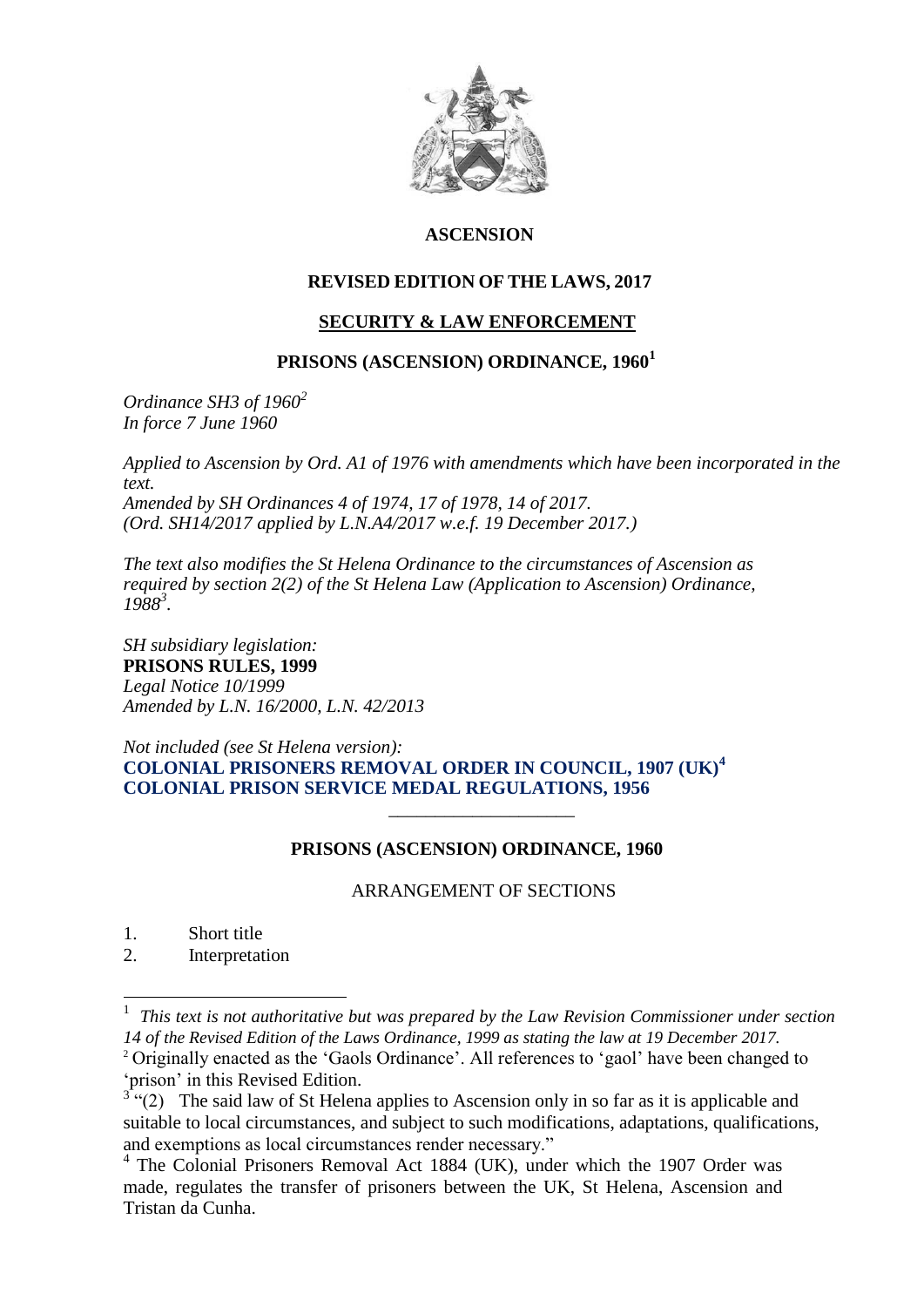- 3. Appointment of prisons
- 4. Officers<br>5. Official
- 5. **Official visitors**<br>6. **Power to make r**
- 6. Power to make rules<br>
7 Release
- 7. Release
- 8. Death<br>9. Sickne
- 9. Sickness<br>10 Escape
- **Escape**
- 11. Aiding escape
- 12. Allowing escape
- 13. Forbidden articles
- 14. Unlawful absence<br>15. Violence
- 15. Violence<br>16. Young pr
- Young prisoners

AN ORDINANCE for the regulation of prisons and for other connected purposes.

# **Short title**

**1.** This Ordinance may be cited as the Prisons (Ascension) Ordinance, 1960.

# **Interpretation**

- **2.** In this Ordinance, unless the context otherwise requires—
- **"common prison"** means any prison commonly used for the confinement of prisoners sentenced by any court in Ascension;

**"prison officer"** means any person employed in the service of the prison.

# **Appointment of prisons**

**3.** The Governor may from time to time appoint any place in Ascension to be a common prison.

# **Officers**

**4.** The Governor may appoint a Superintendent of Prisons and other prison officers to execute duties in connection with any prison.

# **Official visitors**

**5.** The Chief Justice, every Justice of the Peace and the Members of the Island Council are official visitors to all prisons.

# **Power to make rules**

**6. (1)** The Governor may make rules for the regulation and management of prisons, the maintenance of good order in them, the classification, treatment, employment, discipline and control of persons required to be detained in them, and the punishment of offences against such rules.

**(2)** Rules made under this section must not contain provision for the infliction of corporal punishment.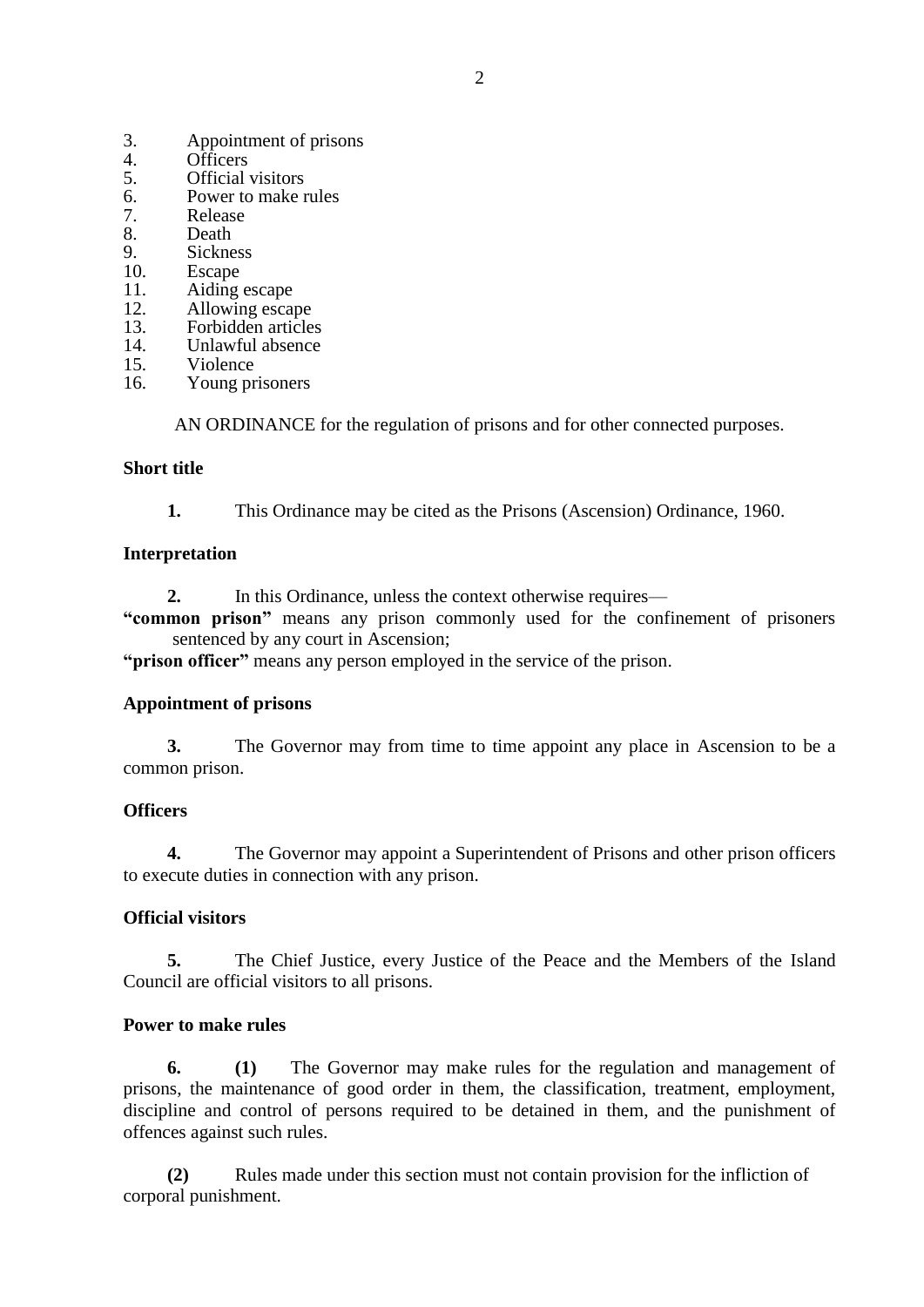## **Release**

**7. (1)** In any sentence of imprisonment the word **"month"** is, unless the contrary is expressed, to be construed as meaning a calendar month.

**(2)** A prisoner whose sentence expires on Sunday, Christmas Day or Good Friday must be discharged on the preceding day.

## **Death**

**8.** The Superintendent of Prisons must give immediate notice of the death of any prisoner to the Coroner, and the Coroner must hold an inquest on the death.

#### **Sickness**

**9.** If a certificate signed by a medical practitioner and by the Magistrate is delivered to the Superintendent of Prisons stating that the removal of a prisoner to hospital is necessary, the prisoner must be so removed.

#### **Escape**

- **10.** It is an offence for a prisoner to –
- *(a)* escape or be unlawfully absent from a prison; or
- *(b)* escape from or leave any prison officer under whose charge the prisoner is.

Penalty: Imprisonment for 2 years.

#### **Aiding escape**

**11.** It is an offence for a person to –

- *(a)* aid a prisoner in escaping or attempting to escape from prison;
- *(b)* with intent to facilitate the escape of any prisoner, convey anything into a prison or to a prisoner;
- *(c)* place anything outside a prison with a view to its coming into the possession of a prisoner; or
- *(d)* harbour or conceal or assist in harbouring or concealing any prisoner.

Penalty: Imprisonment for 2 years.

#### **Allowing escape**

**12.** A prison officer who knowingly and wilfully allows a prisoner to escape commits an offence.

Penalty: Imprisonment for 3 years.

# **Forbidden articles**

**13.** A person who unlawfully conveys or attempts to convey into a prison or to a prisoner any article commits an offence.

Penalty: A fine of £5 or imprisonment for one month, or both.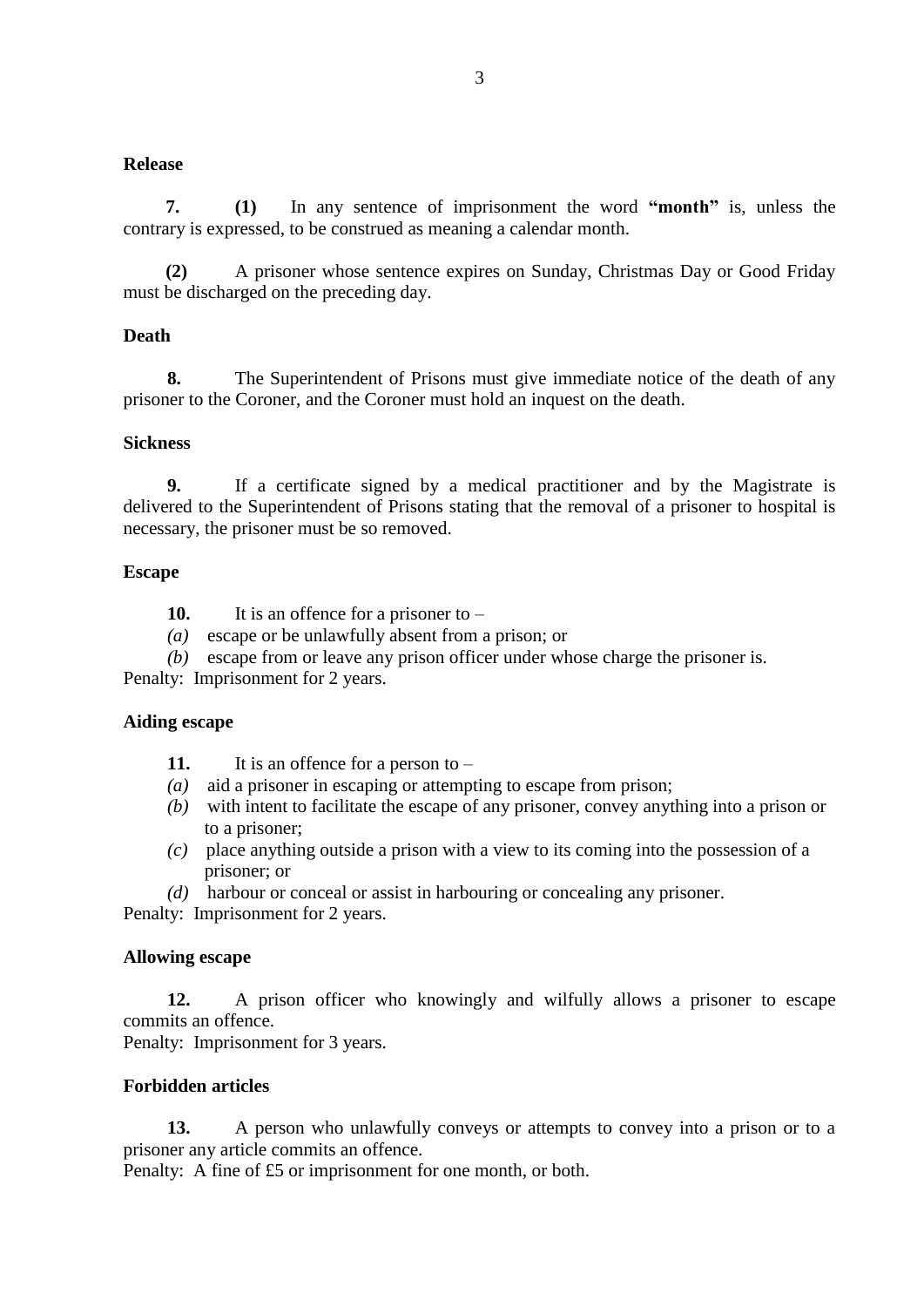#### **Unlawful absence**

**14.** If a person sentenced to imprisonment is unlawfully at large during the period for which he or she is liable to be detained pursuant to a sentence, in calculating the period for which the person is liable to be so detained, no account is to be taken of any time during which the person is so at large.

#### **Violence**

**15.** A person who resists or assaults, or aids or incites any other person to resist or assault any prison officer in the execution of his or her duty, commits an offence. Penalty: A fine of £20 or imprisonment for 3 months, or both.

#### **Young prisoners**

**16.** The Governor may release on conditional licence any prisoner serving a term of imprisonment who was under 21 years of age at the commencement of the sentence; but –

- *(a)* such licence does not have effect until the prisoner has become eligible for the remission of the remainder of the sentence on account of good conduct and industry in accordance with rules made under this Ordinance;
- *(b)* a person so licensed is until the expiration of the sentence under the supervision of another person who must be specified in the licence, and must comply with any requirements stated in the licence;
- *(c)* the Governor may at any time vary or cancel any requirement stated in the licence;
- *(d)* if the Governor is satisfied that a person so licensed has failed to comply with any requirement specified in the licence, the person may be recalled and detained in a prison until the expiration of his or her sentence.

## **PRISONS ORDINANCE, 1960**

\_\_\_\_\_\_\_\_\_\_\_

#### **PRISONS RULES, 1999**

(Section  $6(1)$ )

#### TABLE OF CONTENTS

## PART I PRELIMINARY

- 1. Citation
- 2. Interpretation

#### PART II GENERAL

- 3. Admission, search and briefing of prisoners
- 4. Classification and separation of prisoners
- 5. Female prisoners
- 6. Privileges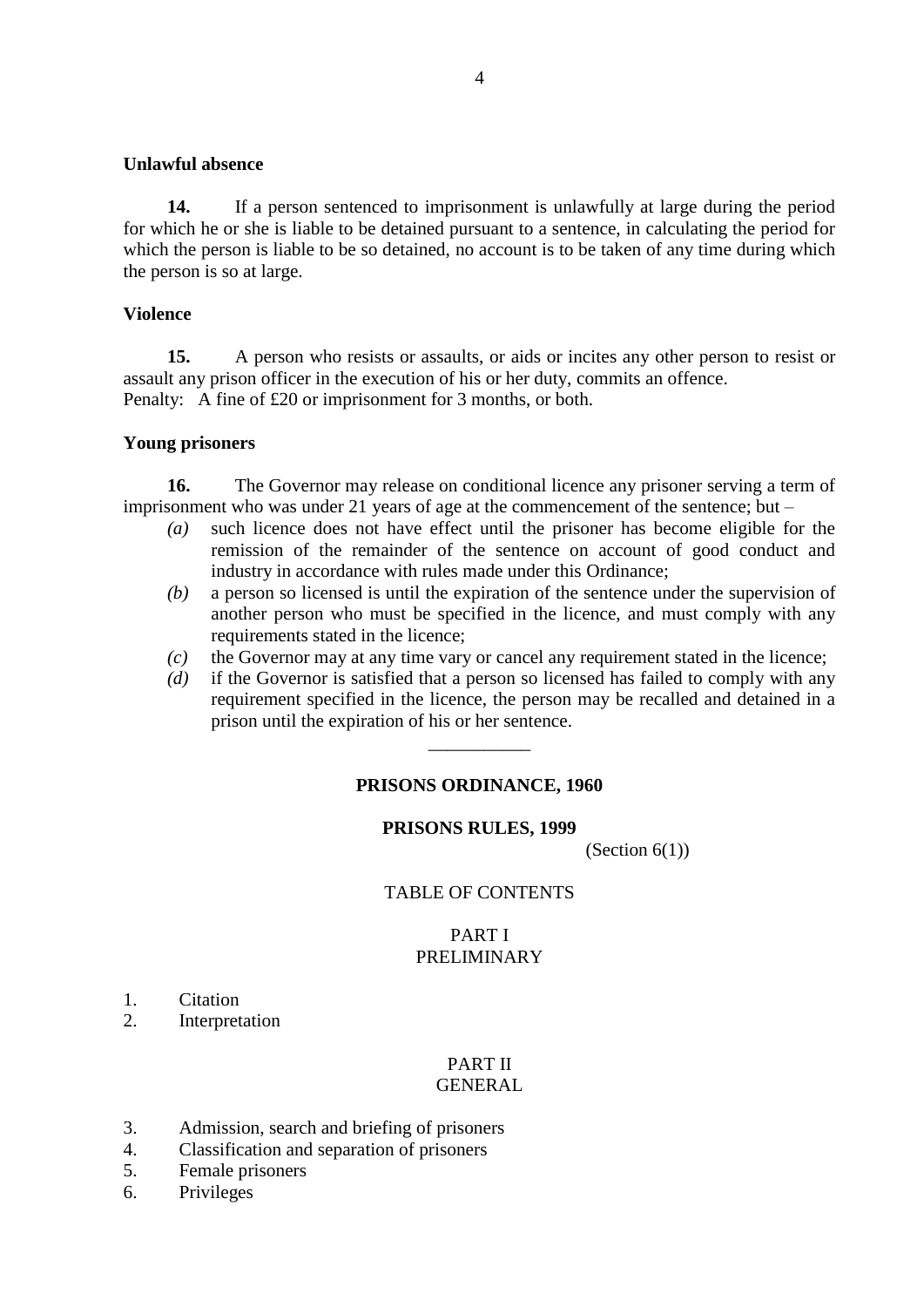- 7. Remission of sentence
- 8. Temporary release
- 9. Requests by prisoners to see certain authorities
- 10. Religious ministration
- 11. Illness and death of prisoners
- 12. Clothing of prisoners
- 13. Food
- 14. Alcohol and tobacco
- 15. Accommodation and hygiene
- 16. Intrusive bodily examination of prisoners
- 17. Daily exercise
- 18. Work
- 19. Education and social welfare
- 20. Outside contacts and aftercare
- 21. Letters and visits
- 22. Visits and communications in connection with legal and other proceedings
- 23. Custody outside prison
- 24. Prisoners' property
- 25. Money and articles received by post

# PART III

# DISCIPLINE

- 26. Removal from association
- 27. Use of force
- 28. Temporary confinement
- 29. Restraints
- 30. Offences against discipline
- 31. Disciplinary charges
- 32. Rights of prisoners charged
- 33. Punishments
- 34. Referrals to Visiting Committee
- 35. Particular punishments
- 36. Suspension, remission and mitigation of punishments

# PART IV

# FUNCTIONS AND CONDUCT OF PRISON OFFICERS

- 37. General duties of prison officers
- 38. Search of prison officers
- 39. Dealings with prisoners
- 40. Communications to the press, etc.
- 41. Code of discipline

# PART V THE VISITING COMMITTEE

- 42. Constitution and proceedings of Visiting Committee
- 43. Duties of Committee
- 44. Visiting of prisons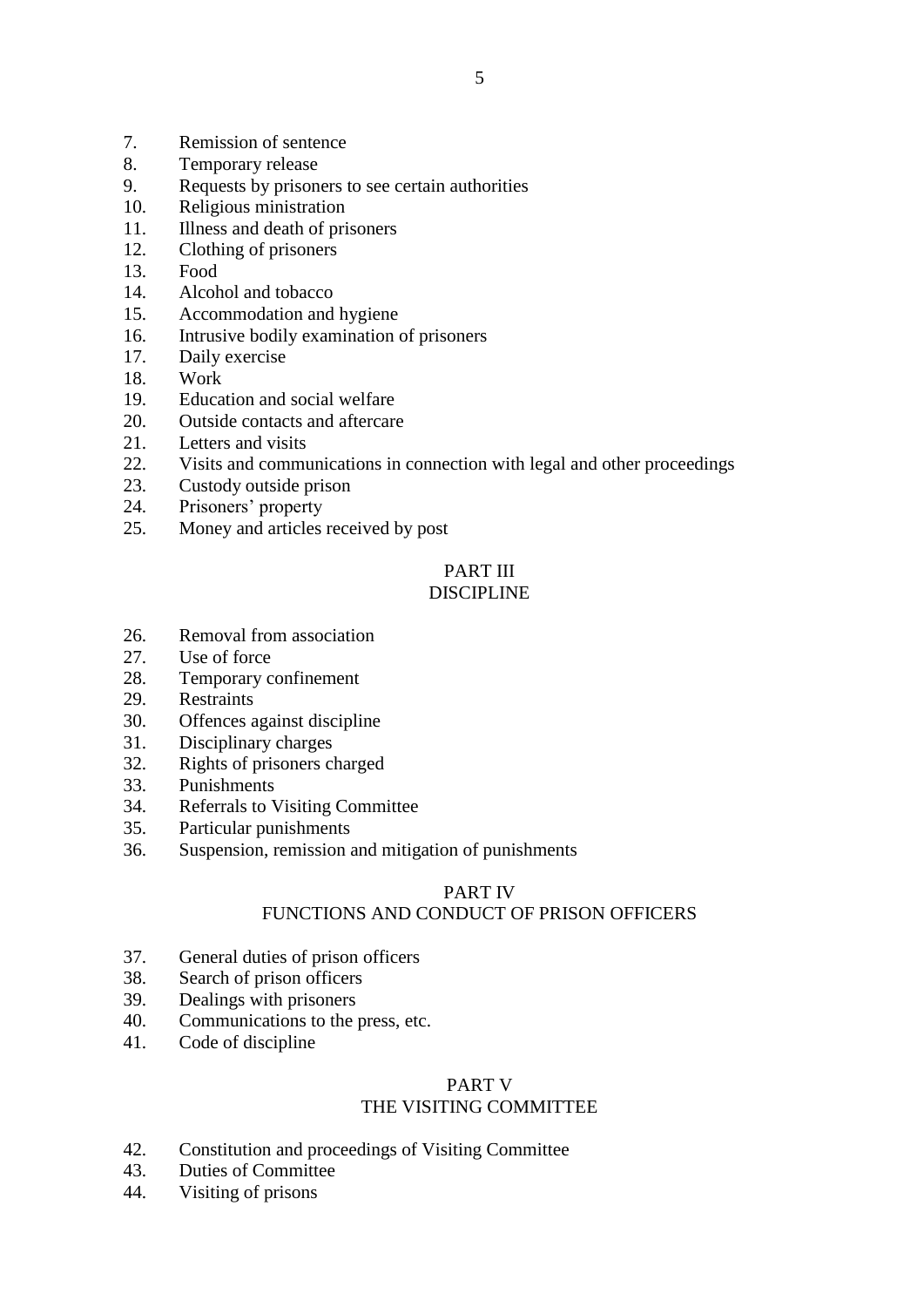#### 45. Annual report

#### PART VI SUPPLEMENTARY

46. Control of access to and viewing of prisons

47. Delegation by Superintendent

#### PART VII RELEASE ON LICNCE

48. Early release on licence

49. Revocation of licences

Schedule: Security Categories

## **PART I PRELIMINARY**

#### **Citation**

**1.** These Rules may be cited as the Prisons Rules, 1999.

#### **Interpretation**

**2.** In these Rules—

**"adjudged term"** means the length of imprisonment by a court on passing sentence, and if it passes 2 or more sentences of imprisonment to be served consecutively by a prisoner, means the aggregate length of all those sentences;

**"Committee"** means the Visiting Committee established under Part V;

- **"medical officer"**, in relation to prisons, means the Senior Medical Officer of the Government or any other medical practitioner appointed by the Governor for the purposes of these Rules;
- **"sentence"** means the sentence of imprisonment being served by a prisoner pursuant to an order of a court made upon his or her conviction for a criminal offence, and includes any such sentence being served in default of payment of a fine or other monetary penalty imposed by the court upon his or her conviction;
- **"Superintendent"** means the Superintendent of Prisons appointed in accordance with section 4 of the Ordinance;
- **"unconvicted prisoner"** means a prisoner awaiting a trial, a prisoner on remand, a prisoner committed for contempt of court, a prisoner convicted but not sentenced, or a prisoner under lawful temporary detention without charge, but does not include a prisoner detained for an indeterminate term at the pleasure of the Governor, and **"convicted prisoner**" is to be construed accordingly.

#### **PART II GENERAL**

#### **Admission, search and briefing of prisoners**

**3. (1)** Immediately upon the admission of a prisoner into prison the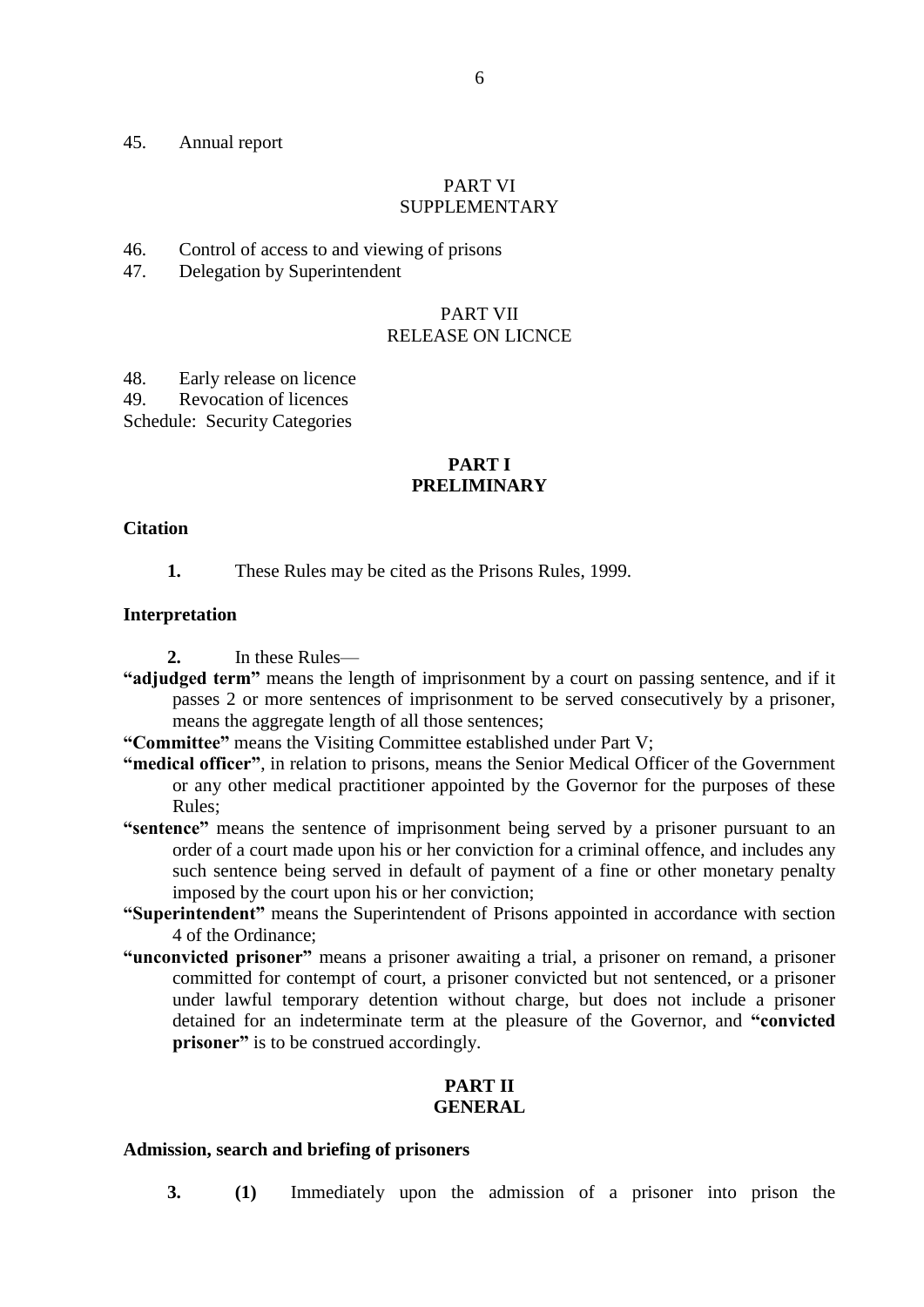Superintendent must cause to be entered—

- *(a)* in the Prisoners Admission Book the name of the prisoner, whether he or she is convicted, and, if so, the date of commencement and expiration of the sentence, the prisoner's age, height, weight and other details relevant to his or her identification;
- *(b)* in the Reconviction Book the name of every prisoner admitted into prison on a second or subsequent conviction; and
- *(c)* in the Prisoners Property Book any property found upon the prisoner at the time of his or her admission into prison.

**(2)** Subject to Rule 16, immediately upon the admission of a prisoner into prison the prisoner must be searched by a prison officer of the same sex as the prisoner concerned, in as seemly a manner (out of sight of other prisoners) as is consistent for the discovery of anything concealed.

**(3)** Every prisoner must be provided, within 24 hours of his or her admission into prison, with sufficient information about these Rules and any other matters which it is necessary for the prisoner to know, including the proper method of making requests and complaints.

**(4)** The Superintendent may require that any prisoner admitted into prison be photographed and fingerprinted.

**(5)** A copy of these Rules must be made available to any prisoner who requests it.

## **Classification and separation of prisoners**

**4. (1)** Subject to Rule 5 the Superintendent must, at intervals of not more than 3 months, classify prisoners according to their age, temperament and record, with a view to categorising them in accordance with the security categorisation set out in the Schedule.

**(2)** Pursuant to sub-rule (1), the Superintendent must keep, maintain and make available for inspection by the Governor or the Committee at their request a Prisoner's Categorisation Book.

**(3)** As far as reasonably possible, unconvicted prisoners must be kept apart from convicted prisoners, unless any unconvicted prisoner is willing to associate with convicted prisoners.

## **Female prisoners**

**5. (1)** Female prisoners must be kept entirely separate from male prisoners.

**(2)** The Superintendent may, subject to any conditions he or she thinks fit, permit a female prisoner to nurse or tend her child in prison, in which case everything necessary for the child's maintenance and care must be provided there.

# **Privileges**

**6. (1)** For the encouragement of the good conduct, industry and rehabilitation of prisoners the Superintendent must, subject to the approval of the Governor, establish a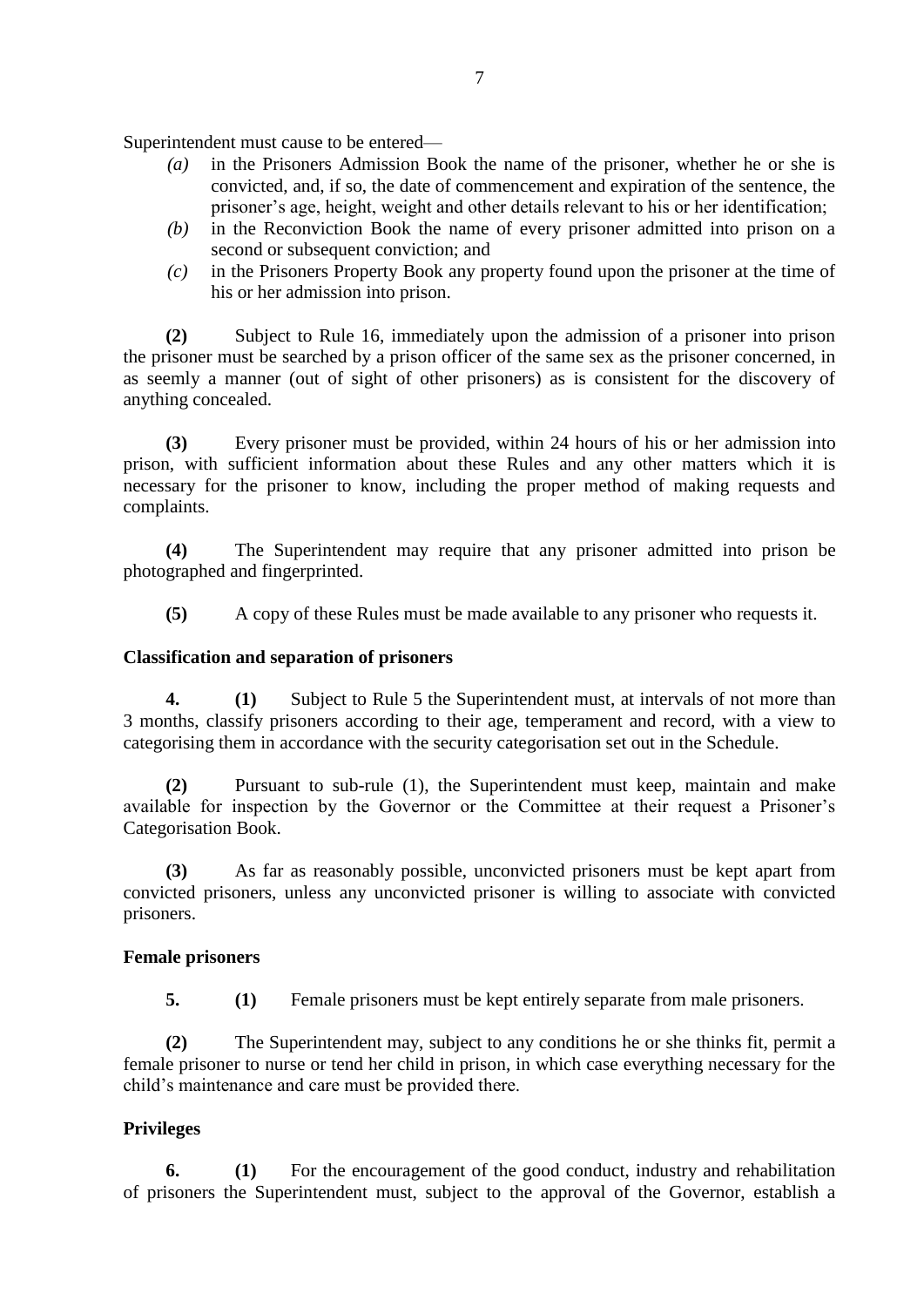system of privileges for the prison, including schemes for the employment of prisoners.

**(2)** The Governor must determine how money earned under any approved scheme for the employment of prisoners is to be utilised, including what percentage may be paid to any prisoner who participates in any such scheme.

# **Remission of sentence**

**7. (1)** Subject to this rule the Superintendent may, on account of a prisoner's good conduct and industry while in prison, grant him or her a remission of portion of his or her sentence not exceeding one third of the prisoner's adjudged term, if his sentence is 30 days or more.

**(1A)** The Superintendent may, on granting remission under sub-rule (1), impose any conditions that appear to him or her to be desirable either generally or in a particular case, and any such conditions may be varied from time to time or cancelled.

**(2)** A prisoner referred to in sub-rule (1) must be discharged when that part of the adjudged term of his or her sentence less the period of remission has been served.

**(3)** In calculating for the purposes of this rule how much of the adjudged term of a sentence of a prisoner remains to be served, account must be taken of the period during which that prisoner was, in respect of the offence for which he or she was convicted, remanded in custody by any court or by a Justice of the Peace either before conviction or subsequent to conviction and before the passing of the sentence, unless in passing sentence a court has specially directed that any such period is not to be taken into account.

**(4)** A prisoner eligible for remission of sentence under this rule who commits any offence against prison discipline may suffer total or partial loss of remission of sentence as provided for in rules 33 and 34, unless on account of his or her subsequent good conduct and industry the Superintendent directs otherwise.

**(5)** If a prisoner who has been granted remission under paragraph (1), after release fails to comply with any condition imposed under that sub-rule, the Superintendent may, on the recommendation of, or after consultation with the Committee, withdraw such remission and recall the prisoner to prison to continue to serve his or her sentence.

**(6)** The Superintendent may withdraw remission and recall a prisoner to prison without consulting the Committee, in any case in which it appears to him that it is expedient in the public interest so to do before such consultation is practical.

**(7)** A person recalled to prison under this rule may make representations in writing to the Governor with respect to the recall and must, on his or her return to prison, be informed in writing of the reasons for the recall and his or her right to make such representations.

**(8)** The Governor must refer to the Committee the case of a person recalled to prison who—

- *(a)* makes representations under sub-rule (7); or
- *(b)* is recalled under sub-rule (6) regardless whether or not the person makes representations under sub-rule (7).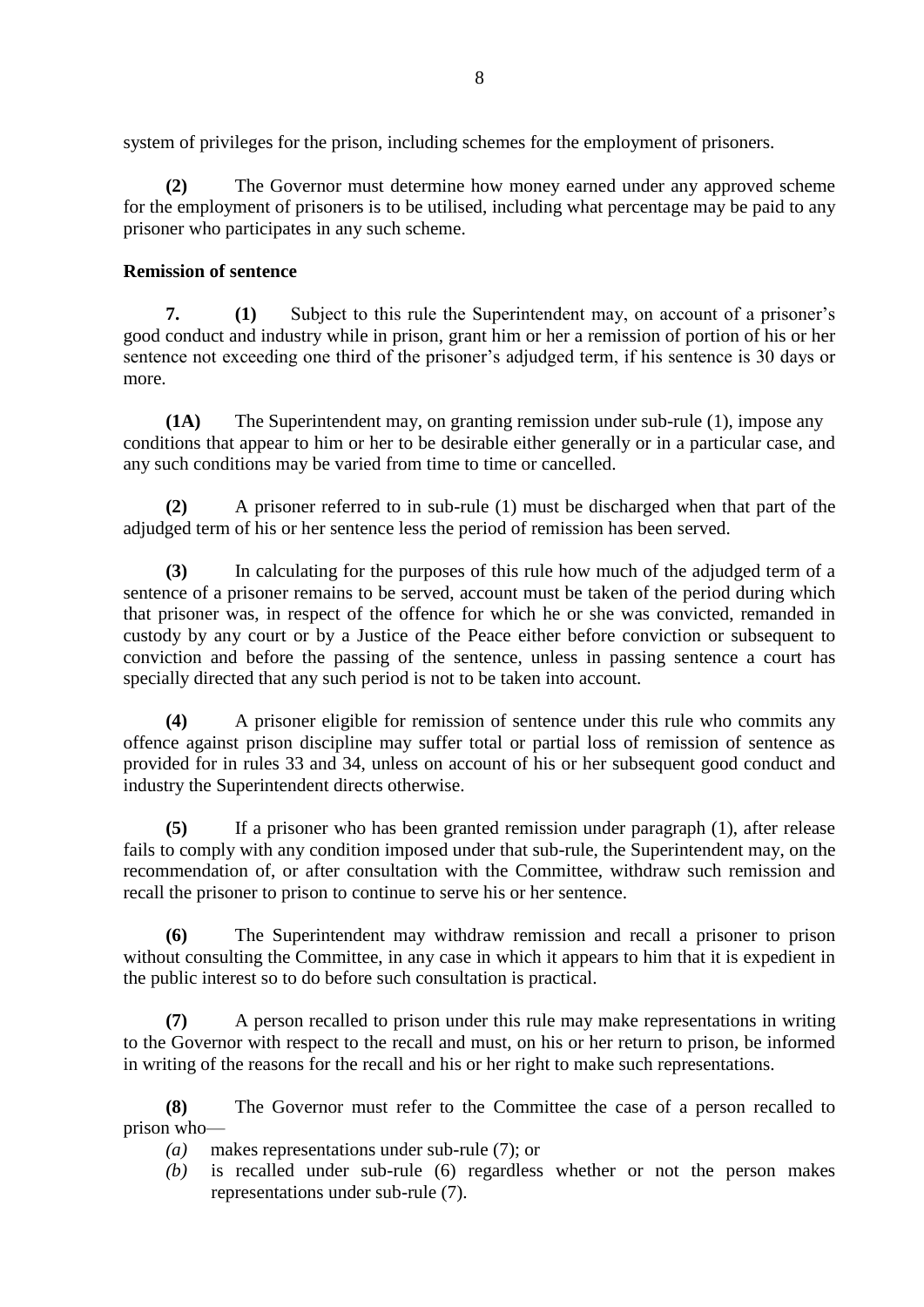**(9)** If upon a reference made under sub-rule (8) the Committee recommends the immediate release on remission of the prisoner, the Superintendent may give effect to that recommendation, but without prejudice to the power again to withdraw that remission and recall that person, under this rule, if new circumstances appear to require it.

**(10)** On withdrawal of remission of any person under this rule, the person is liable to be detained pursuant to his or her sentence, and, if at large, is deemed to be unlawfully at large and may be arrested by any police officer or prison officer.

**(11)** This rule does not apply to any prisoner serving a sentence of imprisonment for life or ordered to be detained in prison for an indefinite term during the pleasure of the Governor.

## **Temporary release**

**8. (1)** The Superintendent may, subject to any conditions he or she sees fit to impose, authorise the temporary unsupervised release of a convicted prisoner, to enable the prisoner to engage in employment, to receive training, or to participate in any special activity, which would be of assistance to the prisoner in his or hers transition to freedom.

**(2)** Sub-rule (1) applies to any prisoner serving a sentence of 9 months or more before remission is taken into account if the prisoner—

- *(a)* has served at least 50% of his or her remitted sentence and has demonstrated satisfactory behaviour as a prisoner;
- *(b)* has for himself or herself, obtained or arranged, as the case may be, paid employment, self employment, training, or a special activity, which is consistent with the prisoner being required to spend his or her evenings and nights at the prison;
- *(c)* has demonstrated that such employment, training or special activity would assist in his or her rehabilitation.

**(3)** Any unauthorised absence by any prisoner from any employment, training or special activity permitted under this rule, may lead to the immediate withdrawal of such prisoner's temporary release privileges.

**(4)** During any period of temporary release under sub-rule (1), a prisoner must return to prison immediately at the conclusion of his or her session of work, training or special activity, for which such release is authorised under this rule.

**(5)** The Governor must determine how any money earned by a prisoner under this rule is to be disposed of, including what proportions are to be applied towards the prisoner's upkeep, retained to be available for his or her benefit upon release, and available for his or her personal use.

**(6)** A prisoner temporarily released under sub-rule (1) may be recalled to prison at any time, whether the conditions of his or her release have been broken or not.

## **Requests by prisoners to see certain authorities**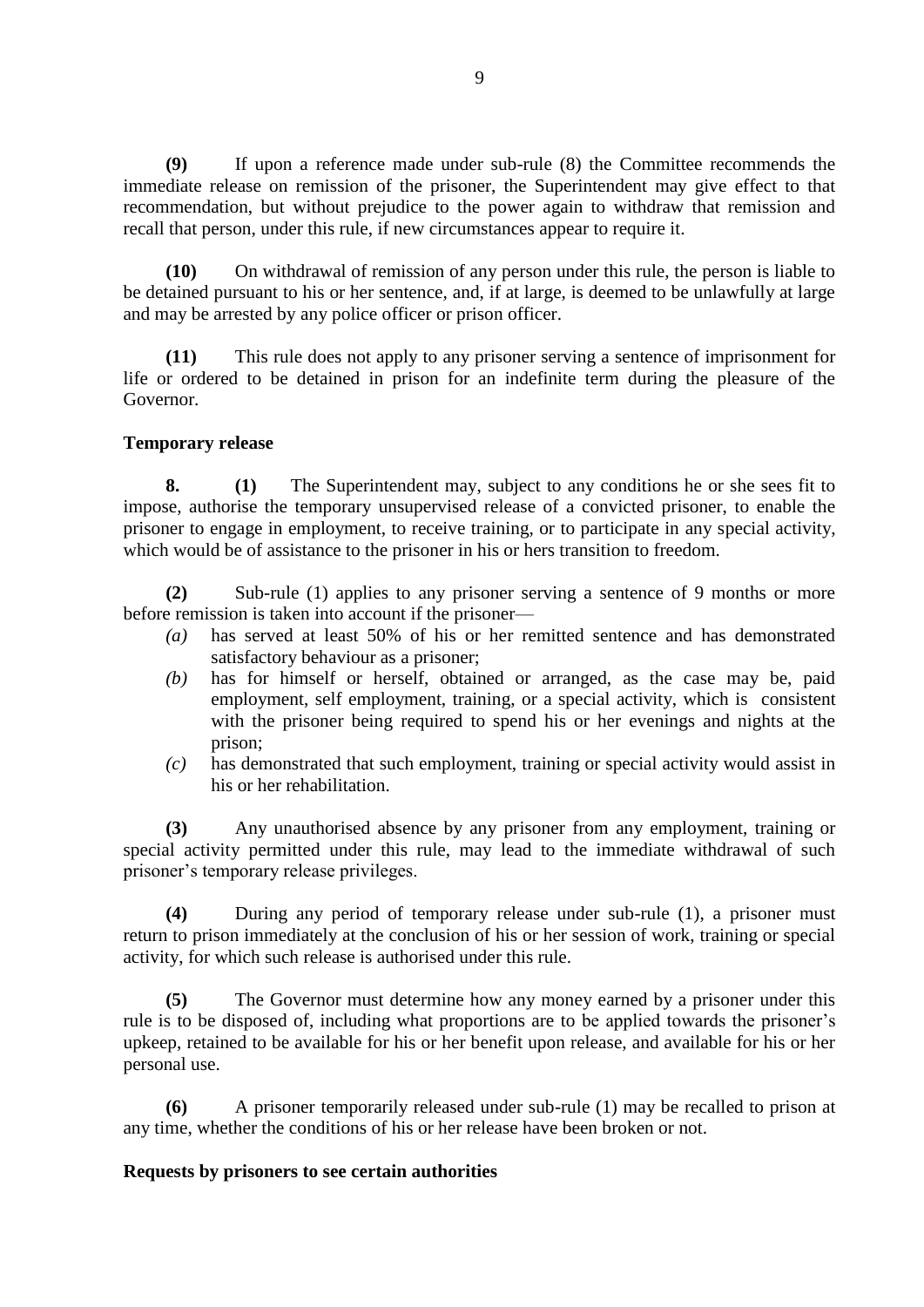**9. (1)** Every request by a prisoner to see the Superintendent or the Committee must be recorded in the Application Book by the prison officer to whom it is made and promptly communicated to the Superintendent.

**(2)** The Superintendent, as soon as practicable after being informed of a request under sub-rule (1) must—

- *(a)* if the request is addressed to the Superintendent make himself or herself available to hear it on every day other than Saturday, Sunday, or a public holiday;
- *(b)* if the request is addressed to the Committee inform a member of the Committee of the request.

## **Religious ministration**

**10. (1)** A prisoner must be treated as being of the religious denomination stated on his or her record upon admission into prison or otherwise disclosed by the prisoner to a prison officer.

**(2)** The Superintendent must approve the choice by any recognised religious denomination of a chaplain to a prison or any minister of religion, and must also approve the nomination of any substitute for the chaplain or a minister during the absence of the chaplain or minister.

- **(3)** A chaplain or minister of religion must—
- *(a)* interview every prisoner individually as soon as practicable after the prisoner's admission into and release from prison;
- *(b)* unless other arrangements are made, read the burial service at the funeral of any prisoner of his or her denomination who dies in prison;
- *(c)* visit prisoners of his or her denomination as regularly as practicable; and
- *(d)* conduct divine service for the prisoners of his or her denomination at intervals approved by the Superintendent and on the special days of religious observance pertaining to that denomination.

**(4)** If a prisoner belongs to a denomination for which no minister has been approved under sub-rule (2), the Superintendent must do what he or she reasonably can, if so requested by the prisoner, to arrange for the prisoner to be visited by a minister or other member of that denomination.

**(5)** The Superintendent must not require prisoners to do unnecessary work on any day that is their particular sabbath day.

**(6)** So far as is reasonably practicable, there must be available for the personal use of every prisoner such religious books as are approved by the Superintendent for use in prisons.

## **Illness and death of prisoners**

**11. (1)** The medical officer is to have the care of the mental and physical health of the prisoners.

**(2)** Every request by a prisoner to see the medical officer must be recorded in the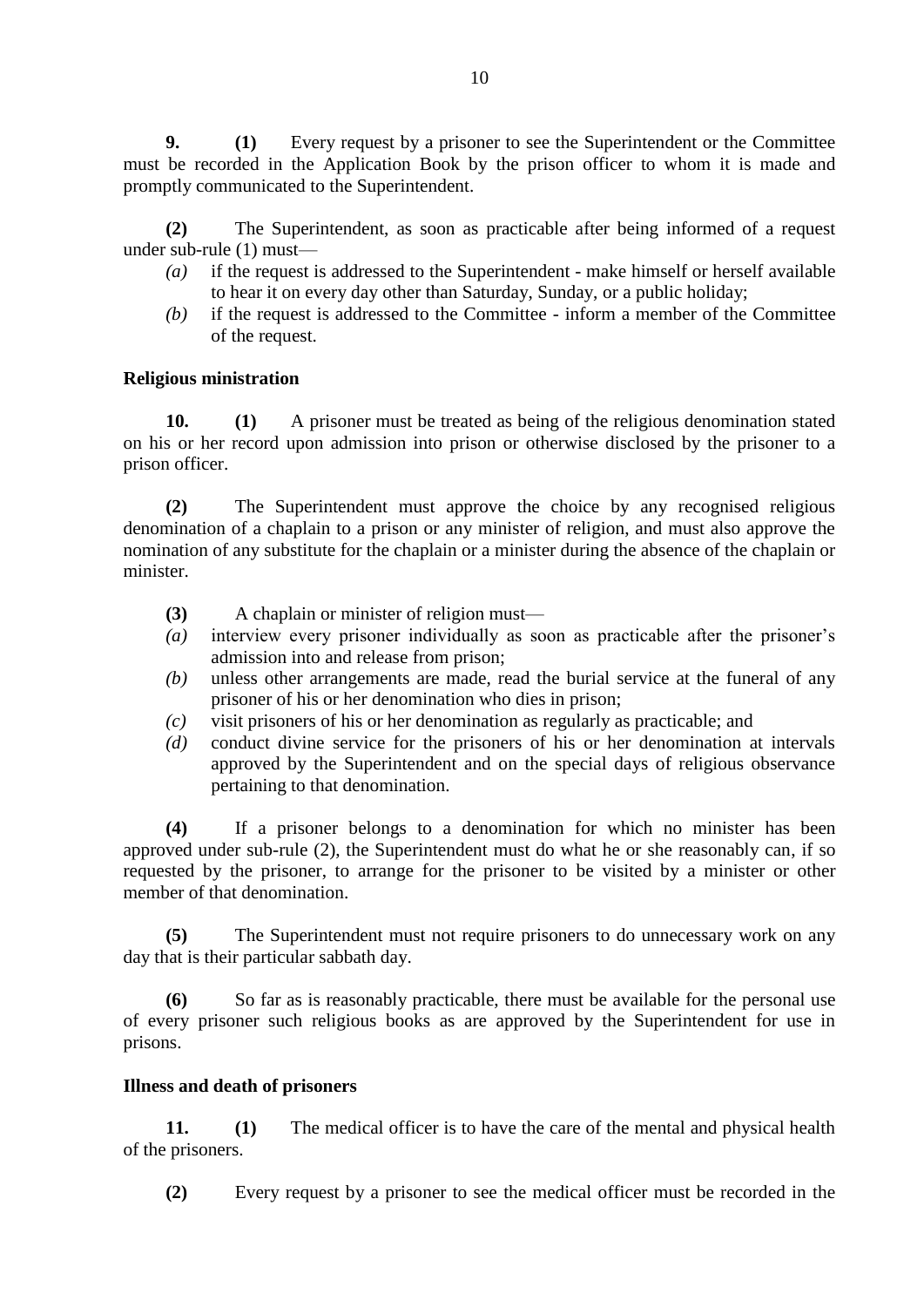Medical Book by the prison officer to whom it is made and promptly communicated to the medical officer.

**(3)** The medical officer may call another medical practitioner into consultation, and must do so, if time permits, before performing any serious operation.

**(4)** If an unconvicted prisoner desires the attendance of a registered medical practitioner or dentist, and will pay any expense incurred, the Superintendent must, if satisfied that there are reasonable grounds for the request, allow the prisoner to be attended by that practitioner or dentist, with or without the consultation of the medical officer.

**(5)** The medical officer must report in writing immediately to the Superintendent on the case of any prisoner—

- *(a)* suffering from a contagious disease; or
- *(b)* whose health is likely to be injuriously affected by continued imprisonment or any conditions of imprisonment;

and the Superintendent must thereupon without delay send a copy of the report to the Governor with his or her recommendation as to what requires to be done.

**(6)** The medical officer must report in writing to the Superintendent on the case of any prisoner whose mental condition appears to require that special arrangements be made for the prisoner's supervision or care, and the Superintendent may approve any such arrangements.

**(7)** The medical officer must inform the Superintendent if he or she suspects any prisoner of having suicidal intentions, and such prisoner must thereupon be placed under special observation.

**(8)** If a prisoner dies, becomes seriously ill, sustains any severe injury or is removed to a hospital on account of mental or physical disorder, the Superintendent must, if the address concerned is known to him or her, inform the prisoner's spouse or next of kin, and also any person whom the prisoner may reasonably have asked should be informed.

**(9)** If a prisoner dies, the Superintendent must immediately notify the Coroner, the Committee, and the Governor.

## **Clothing of prisoners**

**12. (1)** An unconvicted prisoner may wear his or her own clothing and arrange for it to be supplied to him or her from outside the prison, insofar as such clothing is adequate, clean and tidy, but this rule otherwise applies to him or her as to a convicted prisoner.

**(2)** A convicted prisoner must be provided with the clothing adequate for the climate and consistent with good health in accordance with a scale approved by the Superintendent.

**(3)** The clothing referred to in sub-rule (2) includes protective clothing for use at work where it is needed.

**(4)** Subject to sub-rule (5), a convicted prisoner must only wear the clothing provided for him or her under this rule unless the Superintendent directs otherwise.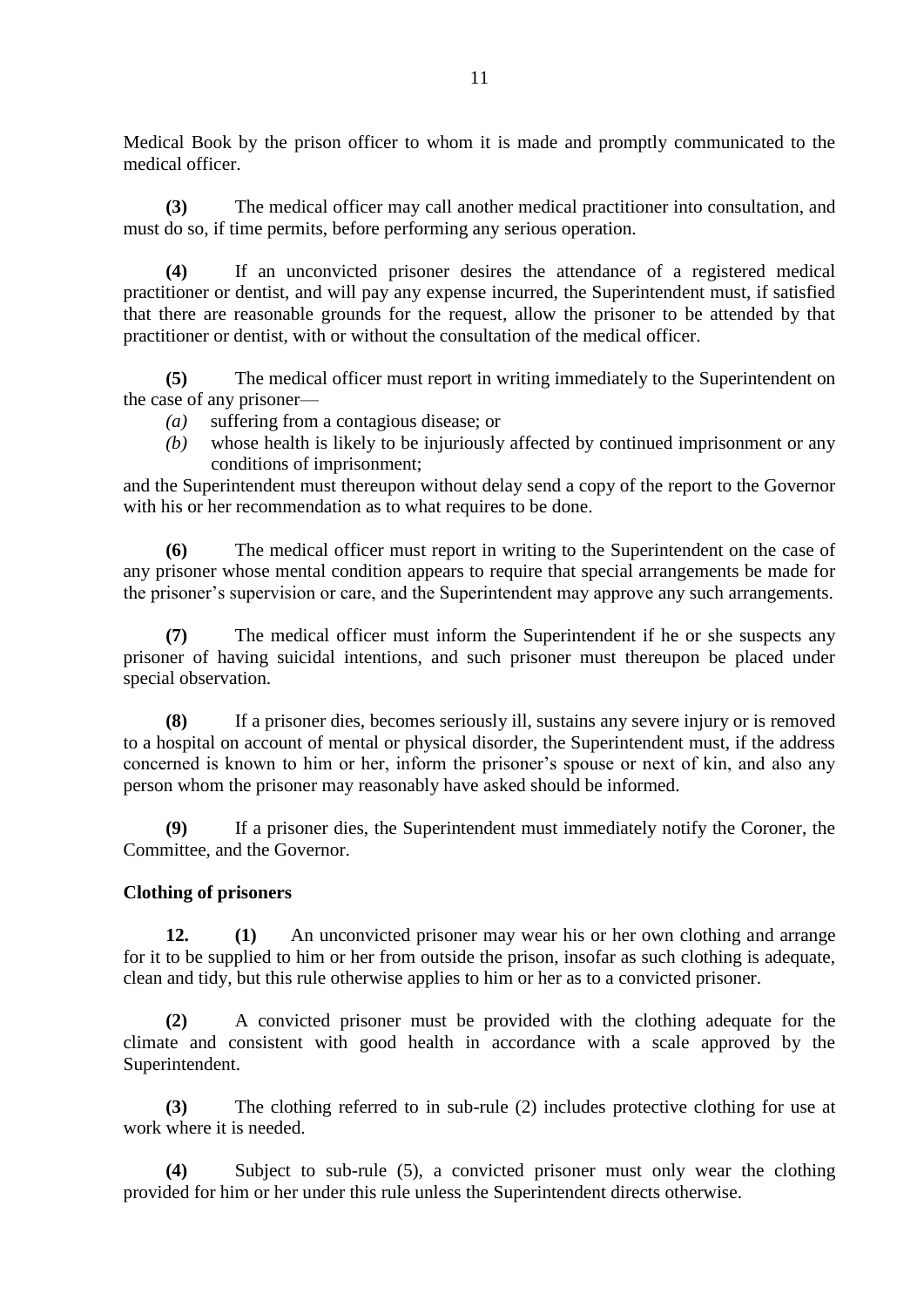**(5)** A prisoner required to be taken in custody to any court must wear his or her own clothing or clothing different from that worn in prison.

#### **Food**

**13. (1)** Subject to any directions of the Governor, an unconvicted prisoner may arrange at his or her own expense for food to be supplied to him for her from outside the prison.

**(2)** Subject to any directions of the Governor, or as advised by the medical officer, no convicted prisoner may be—

*(a)* allowed to have any food other than that ordinarily provided;

*(b)* given less food than is ordinarily provided:

but the Superintendent in his or her discretion may permit a prisoner to receive prepared food.

**(3)** The food provided must be wholesome, nutritious, well prepared and served, reasonably varied and sufficient in quantity.

**(4)** The Environmental Health Officer must regularly inspect the food both before and after it is cooked, and must report any deficiency or defect to the Superintendent.

## **Alcohol and tobacco**

**14. (1)** A prisoner must not be allowed to have any intoxicating liquor except under a written order of the medical officer specifying the quantity and the name of the prisoner.

**(2)** A prisoner must not be allowed to smoke or have any tobacco except as a privilege under rule 6 and in accordance with any directions of the Superintendent.

#### **Accommodation and hygiene**

**15. (1)** A room or cell must not be used as sleeping accommodation unless certified by the Governor as being—

- *(a)* capable of accommodating a specified maximum number of prisoners who may sleep or be confined at one time in the room or cell, which number must not be exceeded without the authority of the Governor; and
- *(b)* otherwise suitable for the confinement of any prisoner.

**(2)** Each prisoner must be provided with a separate bed and with separate bedding adequate for warmth and health.

**(3)** Every prisoner must be provided with toilet articles necessary for his or her health and cleanliness, and the articles must be replaced as necessary.

**(4)** Every prisoner is required to wash at proper times, have a shower on admission into prison and thereafter at least once per day and to have his or her hair cut as may be necessary for neatness; but a prisoner is not required to have his or her hair cut if he or she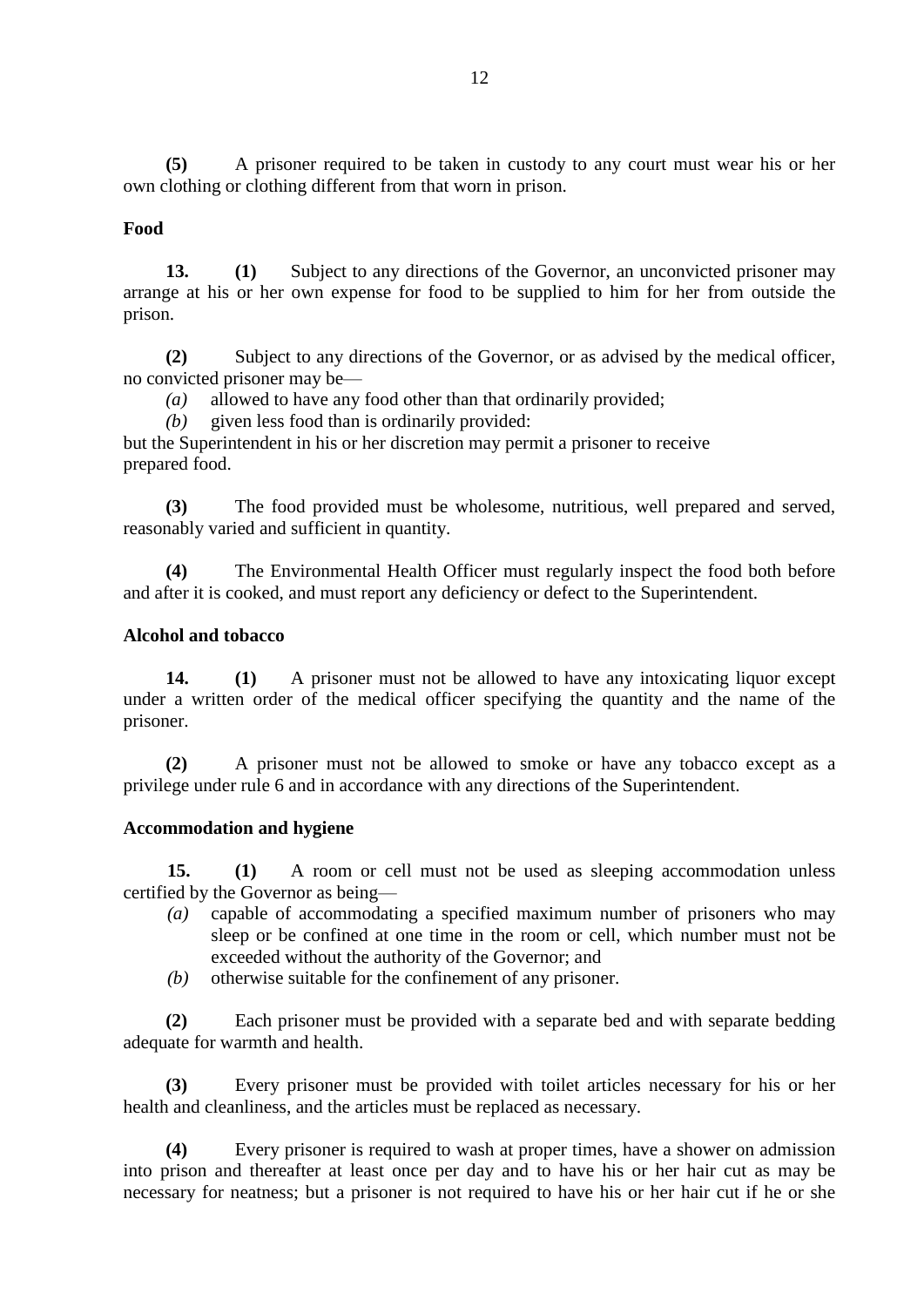keeps his hair tidy, unless the medical officer directs this to be done for the sake of health or cleanliness.

**(4A)** Every male prisoner not excepted by the Superintendent must shave or be shaved daily, but need not have any beard or moustache usually worn by him shaved off if he keeps it tidy, unless the medical officer directs this to be done for the sake of health or cleanliness.

**(5)** A female prisoner's hair must not be cut without her consent unless the medical officer certifies in writing that this is necessary for the sake of health or cleanliness.

## **Power of search**

**16. (1)** A prison officer may search any—

- *(a)* prisoner; or
- *(b)* cell occupied by a prisoner,

for the purpose of ascertaining whether a prisoner has any prohibited or unauthorised article on his or her person or in his or her cell.

- **(2)** A prison officer searching a prisoner or cell by virtue of this rule—
- *(a)* must have every regard for decency and if conducting a strip search must do so out of sight of other prisoners;
- *(b)* may use reasonable force where necessary; and
- *(c)* may seize and detain any prohibited or unauthorised article found on the prisoner or in his or her cell during the course of the search.

**(3)** In this rule **"prohibited or unauthorised article"**, in relation to a prison, means any article which the prisoner is not authorised by these Rules or by the Superintendent to have in his or her possession or, as the case may be, in his or her possession in any particular part of the prison.

- **(4)** The Superintendent may authorise the medical officer to—
- *(a)* conduct, with or without the consent of the prisoner, an intrusive bodily search of a prisoner for the purpose of discovering any prohibited or unauthorised article; and
- *(b)* obtain samples from a prisoner of any bodily fluids necessary to detect illness or drug abuse;

but no sample other than urine or saliva may be obtained from the prisoner without his or her consent.

**(5)** For the purposes of sub-rules (1) and (2) a prisoner must be searched only by prison officers of the same sex as the prisoner.

## **Daily exercise**

**17. (1)** A prisoner not engaged in outdoor work must be given exercise in the open air for not less than one hour each day, if health permits; but exercise consisting of physical training may be given indoors instead of in the open air.

**(2)** The period of exercise referred to in sub-rule (1) may be reduced in special circumstances by the Superintendent.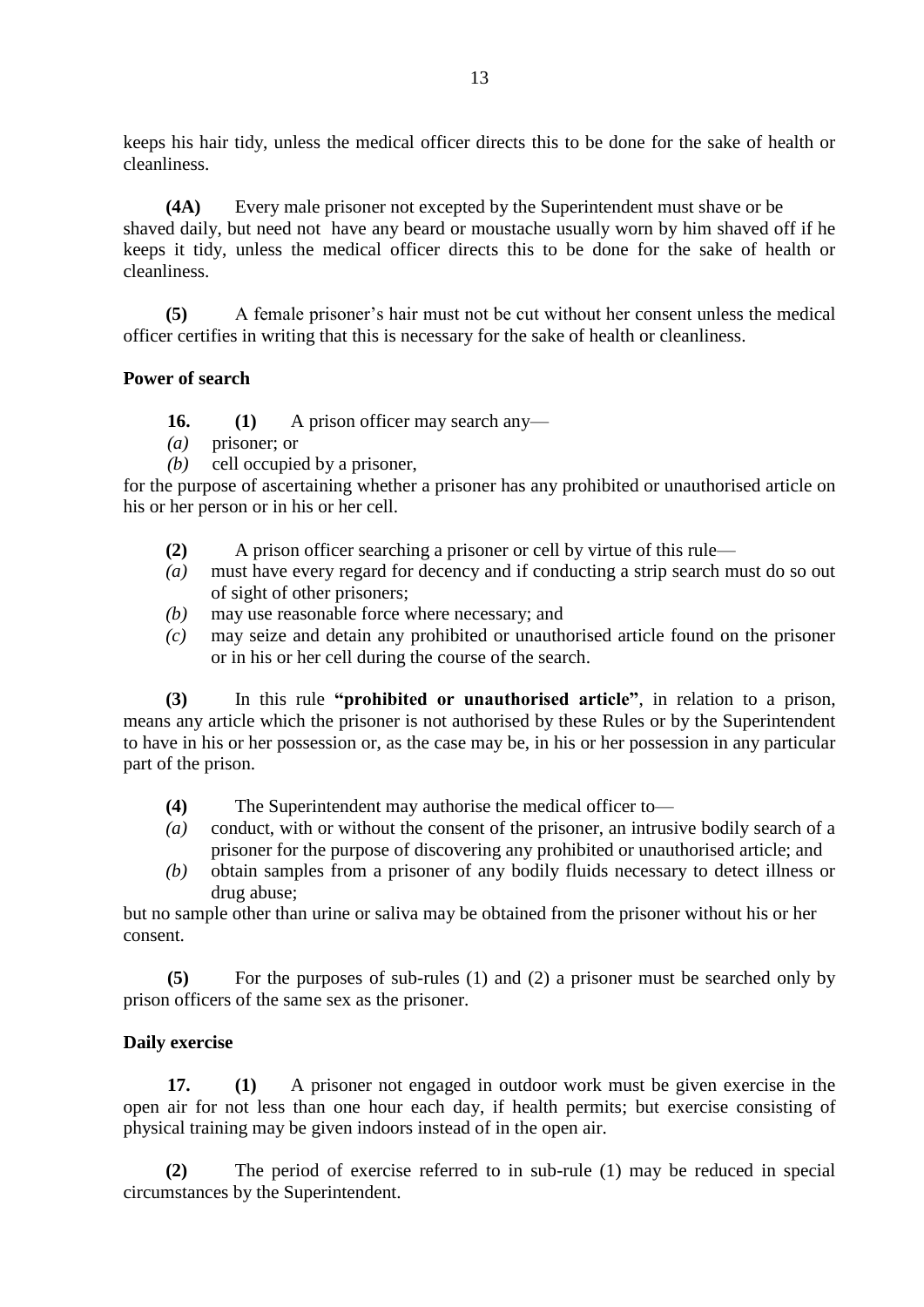**(3)** The medical officer must decide upon the fitness of every prisoner for exercise and physical training, and may excuse a prisoner from, or modify, any activity on medical grounds

#### **Work**

**18. (1)** A convicted prisoner must be required to do useful work, for not more than 8 hours a day, and arrangements must be made to allow prisoners to work, where possible, outside the cells and in association with one another.

**(2)** The medical officer may excuse a prisoner from work on medical grounds, and a prisoner must not be set to do work which is not of a class for which he or she has been passed by the medical officer as being fit.

**(3)** A prisoner must not work in the service of another prisoner or a prison officer, or for the private benefit of any person, without the authority of the Governor.

**(4)** An unconvicted prisoner may, if he or she wishes, with the approval of the Superintendent, do work as if he or she were a convicted prisoner.

**(5)** Prisoners may be paid for their work at rates approved by the Governor, either generally or in relation to particular cases.

**(6)** Every prisoner must be searched immediately on return from outside work.

**(7)** Prisoners at work outside the prison must at all times be under supervision of a prison officer or of a person approved by the Superintendent as being responsible for the supervision of any prisoner.

**(8)** No prisoner categorised as a Category A or B prisoner in terms of the Schedule may be permitted to work outside the prison except with the consent of the Governor.

#### **Education and social welfare**

**19. (1)** Every prisoner able to benefit from the educational facilities at a prison must be encouraged to do so.

**(2)** Programmes of daytime and evening educational classes may be arranged and, subject to the directions of the Superintendent, reasonable facilities may be afforded to prisoners who wish to do so at their own expense to improve their education by correspondence courses or private study, or to practise handicrafts in their spare time.

**(3)** Special attention must be paid to the education of illiterate prisoners, and if necessary, they must be taught reading and writing within the hours normally allotted to work.

**(4)** Subject to the direction of the Superintendent, every prisoner must be allowed to have library books and exchange them at the Public Library.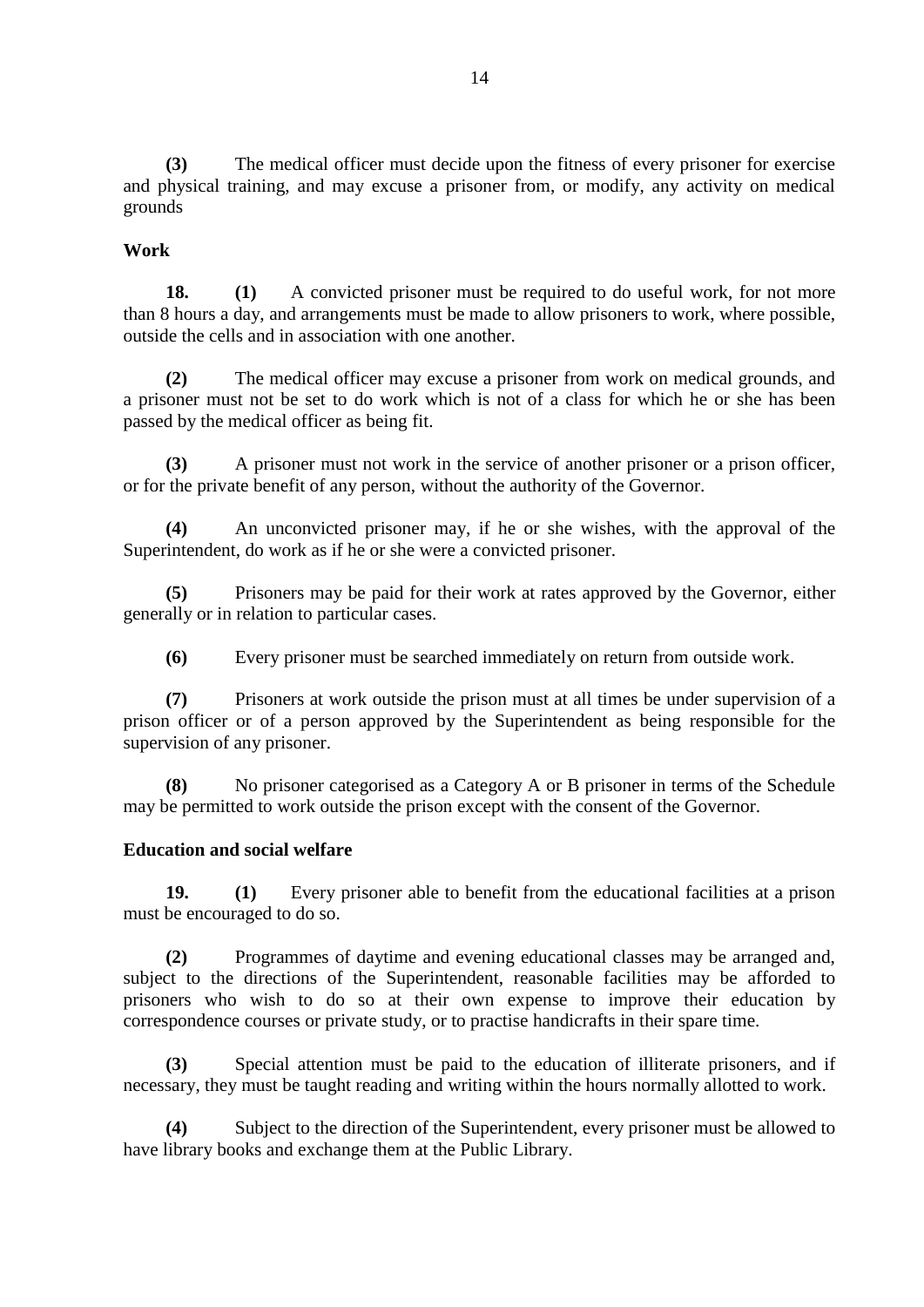#### **Outside contacts and aftercare**

**20. (1)** The Superintendent must endeavour to facilitate such relations between a prisoner and his or her family as are desirable in the best interests of both.

**(2)** A prisoner must be encouraged and assisted to establish and maintain such relations with persons and agencies outside prison as may, in the opinion of the Superintendent, best promote the interests of the prisoner's family and his or her own social rehabilitation.

**(3)** From the beginning of a prisoner's sentence, consideration must be given, whenever possible, in consultation with the appropriate aftercare organisation, to the prisoner's future and the assistance to be given to the prisoner after release.

## **Letters and visits**

**21. (1)** The Superintendent may, with a view to securing discipline or the prevention of crime, or in the interests of any persons, impose restrictions, either generally or in a particular case, upon the communications to be permitted between a prisoner and other persons.

**(2)** Except as provided by this rule, a prisoner must not be permitted to communicate with any person outside the prison, or that person with the prisoner, without the leave of the Superintendent.

**(3)** Except as provided by this rule, every letter or communication to and from a prisoner may be read or examined by the Superintendent or a prison officer deputed by him or her, and the Superintendent may, at his or her discretion, stop any letter or communication on the ground that its contents are objectionable or could lead to a breach of prison security.

**(4)** Every visit to a prisoner must take place within the sight and, except as provided by rule 22, the hearing of a prison officer, unless the Superintendent otherwise directs.

**(5)** The Superintendent may give directions, generally or in relation to any visit or class of visit, concerning the days and times when prisoners may be visited.

**(6)** An unconvicted prisoner may send and receive as many letters and receive as many visits as he or she wishes within such limits and subject to such conditions as the Superintendent directs, either generally or in a particular case.

- **(7)** A convicted prisoner is entitled to—
- *(a)* send and receive a letter on his or her admission into prison and thereafter once a week; and
- *(b)* receive a visit every Saturday between the hours of 1.00 p.m. and 4.00 p.m..

**(8)** The Superintendent may allow a prisoner an additional letter or visit where necessary for the prisoner's welfare or that of his or her family.

**(9)** The Superintendent may allow a prisoner entitled to a visit to send and receive a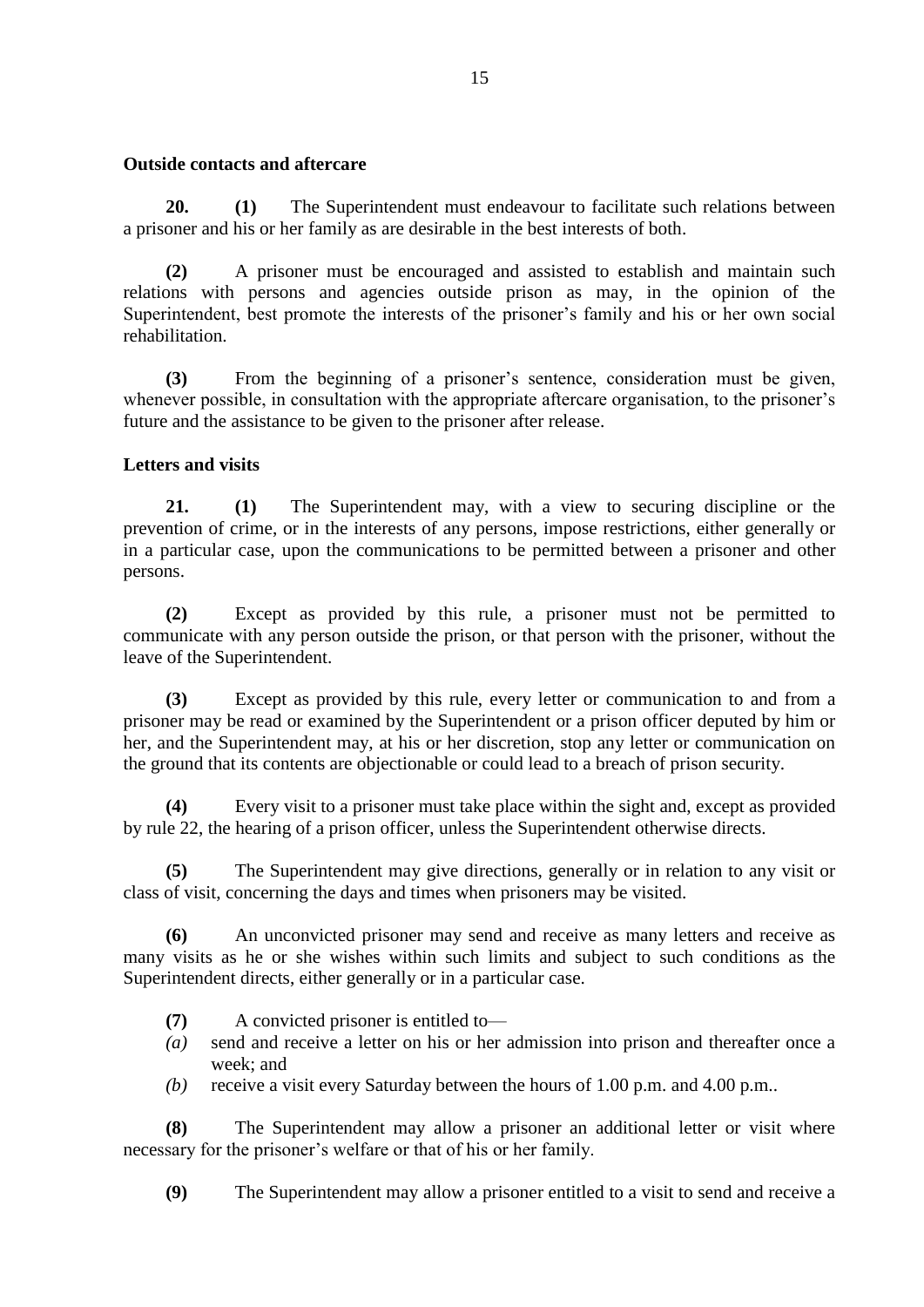letter instead.

**(10)** The Superintendent may defer the right of a prisoner to a visit until the expiration of any period of cellular confinement.

**(11)** The Committee may allow a prisoner an additional letter or visit in special circumstances, and may direct that a visit may extend beyond the normal duration.

**(12)** The Superintendent may allow additional letters and visits in relation to any class of prisoner.

**(13)** A prisoner is not entitled under this rule to receive a visit from any person other than a relative or friend, except with the leave of the Superintendent.

#### **Visits and communications in connection with legal and other proceedings**

**22. (1)** A police officer may, on production of an order issued by or on behalf of the Director of Police, interview any prisoner willing to see the police officer.

**(2)** A person detained in prison in default of payment of a sum of money, may communicate with, and be visited at any reasonable time on a weekday by, any relative or friend to arrange for payment in order to secure the person's release from prison.

**(3)** The legal adviser of a prisoner in any legal proceedings, civil or criminal, to which the prisoner is a party, must be afforded reasonable facilities for interviewing him or her in connection with those proceedings out of hearing but in the sight of a prison officer.

**(4)** A prisoner's legal adviser may, with the leave of the Superintendent, interview the prisoner in connection with any legal business in the sight and hearing of a prison officer.

**(5)** A prisoner who is a party to any legal proceeding may correspond with his or her legal adviser in connection with the proceedings, and unless the Superintendent has reason to suppose that any such correspondence contains matter not relating to the proceedings it must not be read or stopped under rule 21(1).

**(6)** A prisoner must on request be provided with any writing materials necessary for the purpose of sub-rule (5).

**(7)** Subject to any directions given in the particular case by the Superintendent, a registered medical practitioner selected by or on behalf of a prisoner who is a party to legal proceedings must be afforded reasonable facilities for examining the prisoner in connection with the proceedings, and may do so out of hearing but in the sight of a prison officer.

**(8)** Subject to any directions of the Superintendent, a prisoner may correspond with a lawyer or lay advocate for the purpose of obtaining legal advice concerning any course of the action in relation to which the prisoner may become a party to civil proceedings, or for the purpose of instructing the lawyer or lay advocate to issue such proceedings.

#### **Custody outside prison**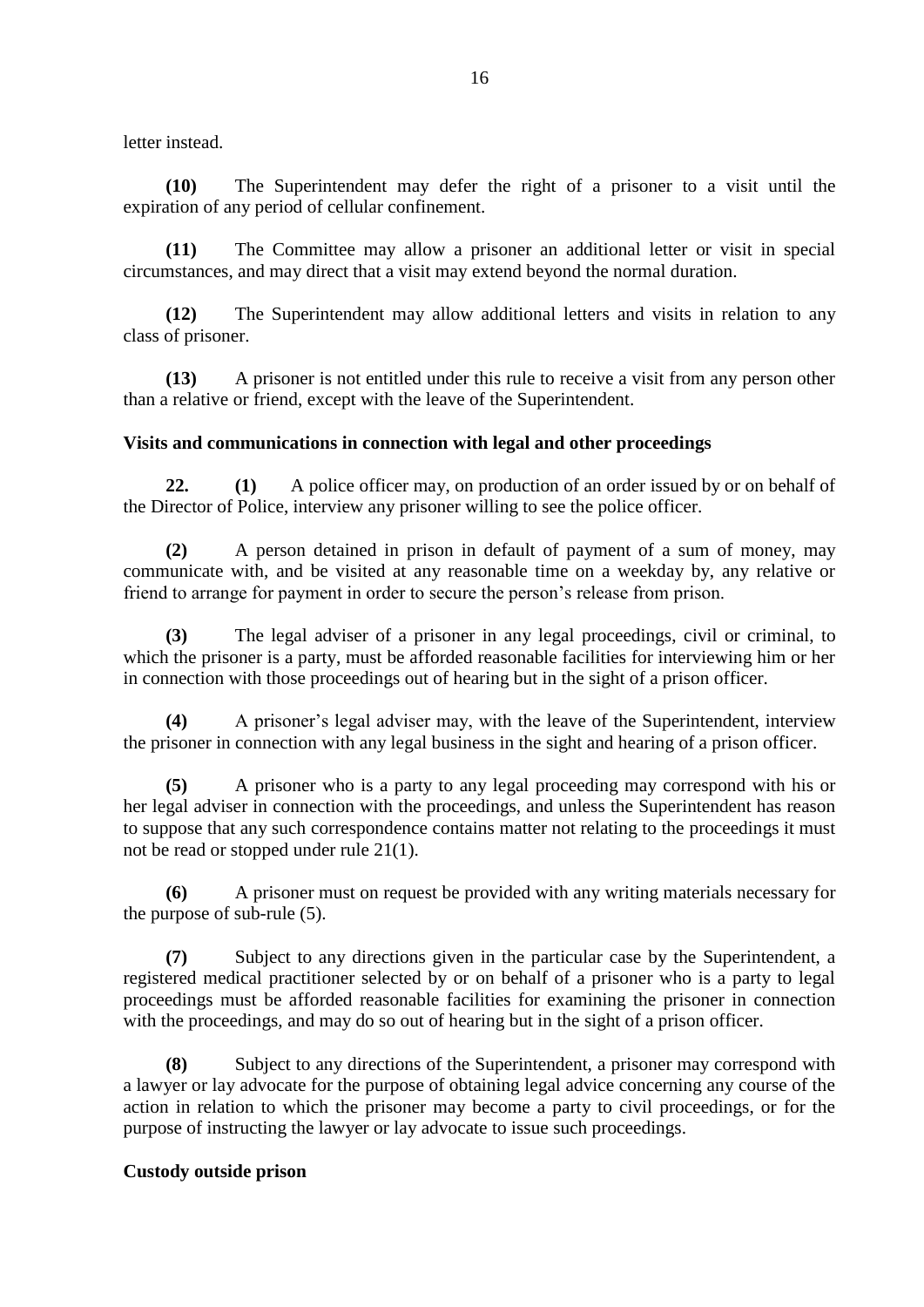**23. (1)** A person being taken to or from a prison in custody must be exposed as little as possible to public observation, and proper care must be taken to protect him or her from curiosity and insult.

**(2)** A prisoner required to be taken in custody anywhere outside a prison must be kept in the custody of a prison officer or police officer.

# **Prisoners' property**

**24. (1)** Subject to any directions of the Superintendent, an unconvicted prisoner may have supplied at his or her own expense and retain for his or her own use, books, newspapers, writing material and any other means of occupation, except any that appear objectionable to the Visiting Committee or, pending consideration by them, to the Superintendent.

**(2)** Any property of a prisoner, other than cash or other property which a prisoner is allowed to retain for his or her own use, must be taken into the Superintendent's custody. An inventory of the prisoner's property must be kept, and he or she must be required to sign it, after having a proper opportunity to see that it is correct.

**(3)** Any cash, which a prisoner has at a prison, must be paid into a bank account in the prisoner's name opened or approved by the Superintendent, who is to have custody of the book giving access to the account.

**(4)** Any article belonging to a prisoner which remains unclaimed for a period of more than 3 years after he or she leaves prison, or dies, may be sold or otherwise disposed of, and the net proceeds of any sale must be paid into the Consolidated Fund.

**(5)** The Superintendent may confiscate any unauthorised article found in the possession of a prisoner after his or her admission into prison, or concealed or deposited anywhere within the prison.

## **Money and articles received by post**

**25. (1)** Any money or other article (other than a letter or other communication) sent to a convicted prisoner through the post office must be dealt with in accordance with this rule, and the prisoner must be informed of the manner in which it is dealt with.

**(2)** Any cash must, at the discretion of the Superintendent, but subject to sub-rule  $(2A)$ , be—

- *(a)* dealt with in accordance with rule 24(3);
- *(b)* returned to the sender; or
- *(c)* in a case where the sender's name and address are not known, paid into the Consolidated Fund.

**(2A)** In relation to a prisoner committed to prison in default of payment of any sum of money, the prisoner must be informed of the cash and, unless he or she objects to it being so applied, it must be applied in or towards the satisfaction of the amount due from him or her.

**(3)** Any security for money must, at the discretion of the Superintendent—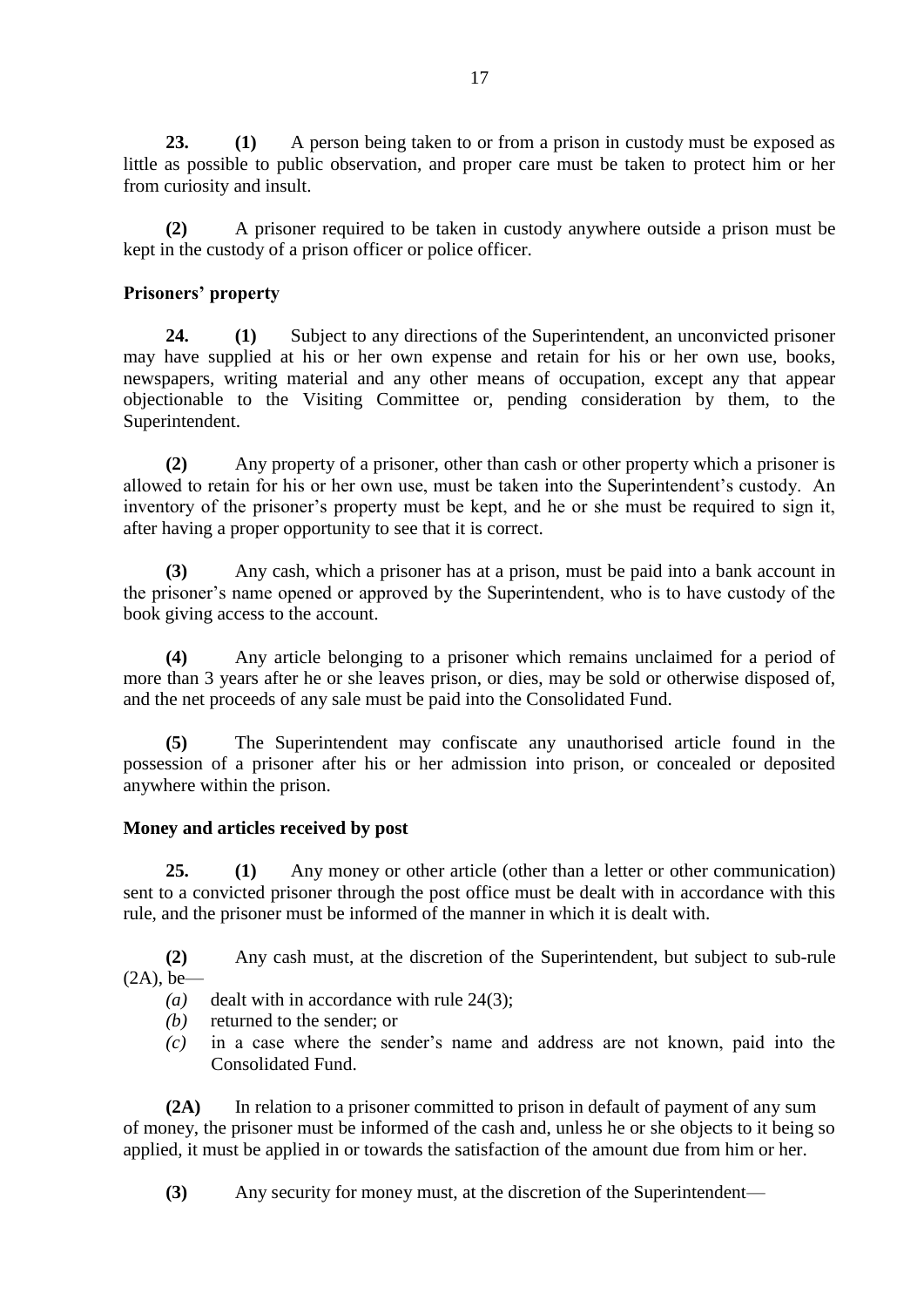- *(a)* be delivered to the prisoner or placed with his or her property at the prison;
- *(b)* be returned to the sender; or
- *(c)* in a case where the sender's name and address are not known or the article is of such a nature that it would be unreasonable to return it, be sold or otherwise disposed of, and the net proceeds of any sale applied in accordance with sub-rule (2).

#### **PART III DISCIPLINE**

#### **Removal from association**

**26. (1)** If it appears desirable, for the maintenance of good order and discipline or in his or her own interests, that a prisoner should not associate with other prisoners, either generally or for particular purposes, the Superintendent may arrange for that prisoner's removal from association accordingly.

**(2)** A prisoner must not be removed under this rule for a period of more than 24 hours without the authority of a member of the Committee. An authority given under this subrule must be for a period not exceeding one month, but may be renewed from month to month.

**(3)** The Superintendent may, at his or her discretion, arrange for such a prisoner to resume association with other prisoners, and must do so if in any case the medical officer so advises on medical grounds.

## **Use of force**

**27. (1)** A prison officer in dealing with a prisoner must not use force unnecessarily and, when the application of force to a prisoner is necessary, no more force than is necessary is to be used.

**(2)** A prison officer must not act deliberately in a manner calculated to provoke a prisoner.

## **Temporary confinement**

**28.** The Superintendent may order a refractory or violent prisoner to be confined temporarily in a special cell (if available), but a prisoner must not be so confined as a punishment, or after he or she ceases to be refractory or violent.

## **Restraints**

**29. (1)** The Superintendent may order a prisoner to be put under restraint if this is necessary to prevent the prisoner from injuring himself or herself or others, damaging property or creating a disturbance.

**(2)** Notice of an order under sub-rule (1) must be given without delay to a member of the Committee, and to the medical officer.

**(3)** On receipt of the notice, the medical officer must inform the Superintendent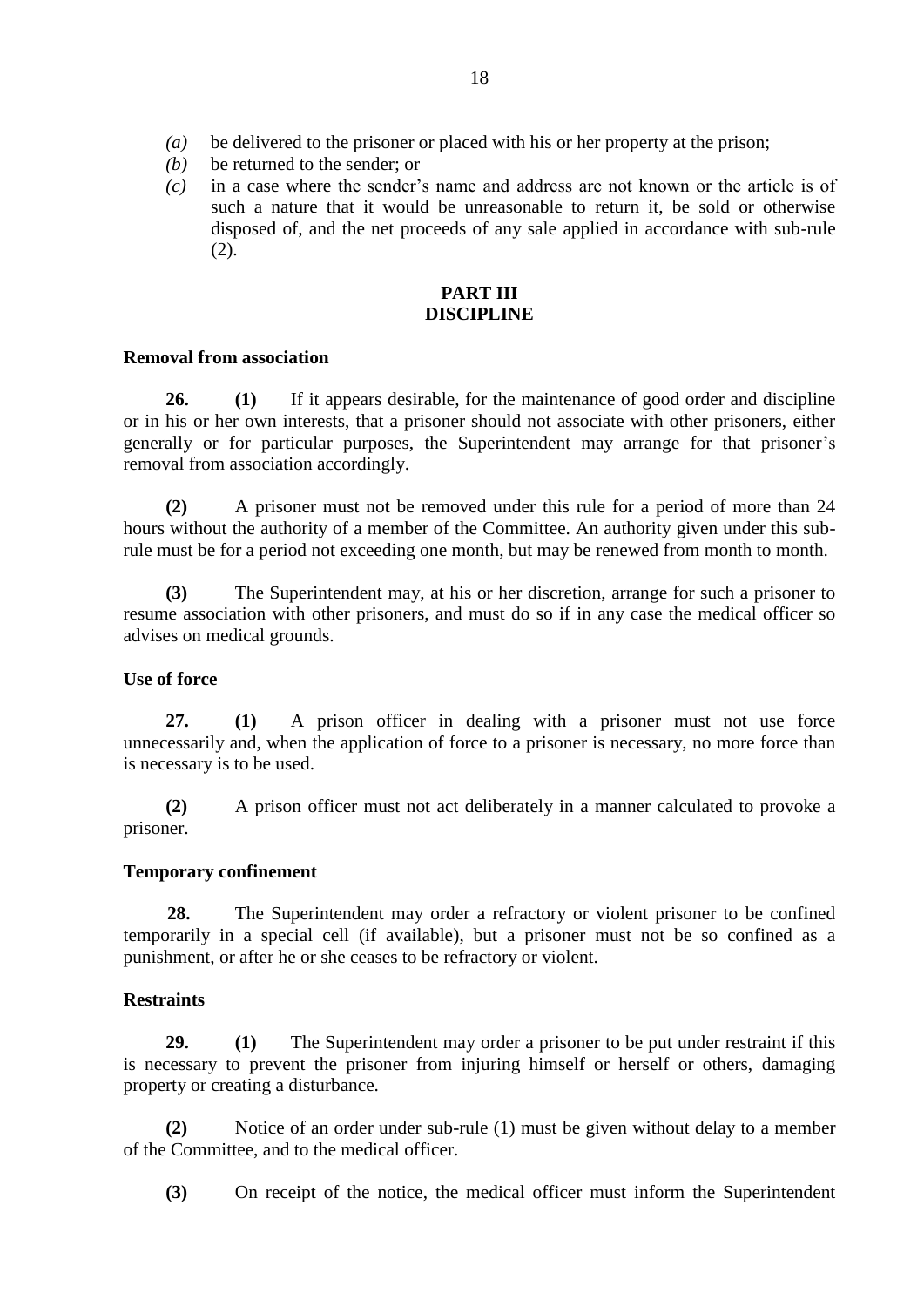whether he or she concurs in the order. The Superintendent must give effect to any recommendation by the medical officer.

**(4)** A prisoner must not be kept under restraint longer than is necessary, nor be so kept for longer than 24 hours without a direction in writing given by a member of the Committee. Such a direction must state the grounds for the restraint and the time during which it may continue.

**(5)** Particulars of every case of restraint under the foregoing provisions of this rule must be forthwith recorded.

**(6)** Except as provided by this rule, no prisoner may be kept under restraint otherwise than for safe custody during removal, or on medical grounds by direction of the medical officer. A prisoner must not be put under restraint as a punishment.

#### **Offences against discipline**

- **30.** A prisoner commits an offence against discipline if he or she—
- *(a)* mutinies or incites another prisoner to mutiny;
- *(b)* commits an assault;
- *(c)* detains any person against that person's will;
- *(d)* denies access to any part of the prison to any prison officer;
- *(e)* fights with any person;
- *(f)* intentionally endangers the health or personal effects of others or, by his or her conduct, is reckless whether such health or personal safety is endangered;
- *(g)* intentionally obstructs an officer in the execution of his or her duty;
- *(h)* escapes from prison or legal custody;
- *(i)* fails to—
	- (i) return to prison when he or she should return after being temporarily released under rule 8;
	- (ii) comply with any condition upon which he or she is so released;
- *(j)* has in his or her possession—
	- (i) any prohibited article; or
	- (ii) a greater quantity of any article than he or she is authorised to have;
- *(k)* sells or delivers to any person any prohibited article;
- *(l)* sells or, without permission, delivers to any person any article which the prisoner is allowed to have only for his or her own use;
- *(m)* takes improperly any article belonging to any other person or to the prison;
- *(n)* intentionally or recklessly sets fire to any part of the prison or any other property, whether or not his or her own;
- *(o)* destroys or damages any part of the prison or any other property other than his or her own;
- *(p)* absents himself or herself from any place where he or she is required to be or is present at any place where he or she is not authorised to be;
- *(q)* is disrespectful to the Superintendent or to any prison officer or to any person visiting the prison;
- *(r)* uses threatening, abusive or insulting words or behaviour;
- *(s)* intentionally fails to work properly or, being required to work, refuses to do so;
- *(t)* disobeys any lawful order;
- *(u)* disobeys or fails to comply with any regulation applying to him or her;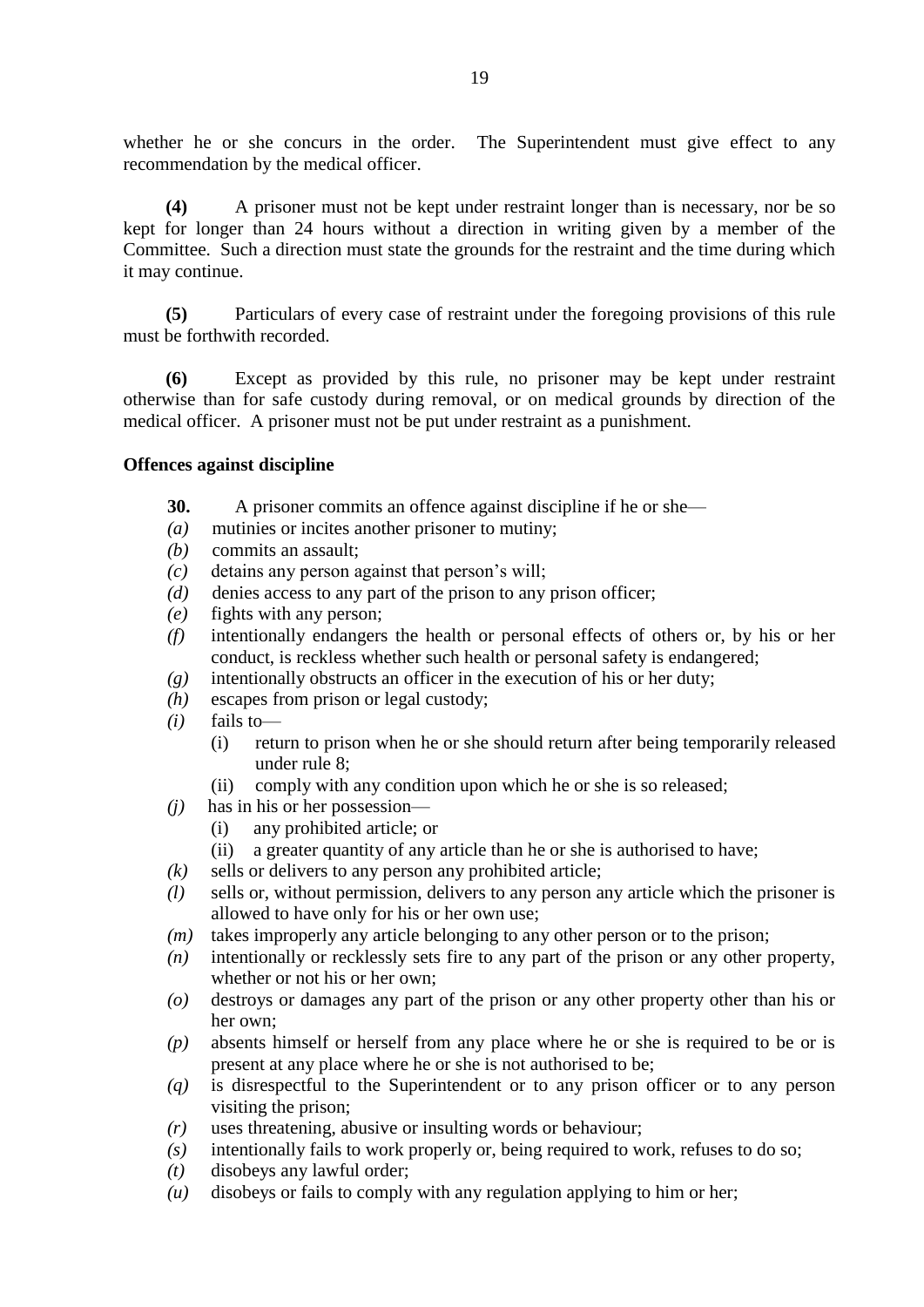- *(v)* makes any false and malicious allegation against a prison officer;
- *(w)* repeatedly makes groundless complaints;
- *(x)* in any way offends against good order and discipline;
- *(y)* attempts to commit, or incites another prisoner to commit, or assists another prisoner to commit, any of the foregoing offences.

## **Disciplinary charges**

**31. (1)** If a prisoner is to be charged with an offence against discipline, the charge must be laid as soon as possible, and, save in exceptional circumstances, within 48 hours of the discovery of the offence.

**(2)** A prisoner who is to be charged with an offence against discipline may be kept apart from other prisoners pending adjudication of the case.

**(3)** Every charge must be inquired into by the Superintendent.

**(4)** Save in exceptional circumstances, every charge must be first inquired into not later than the next day after it is laid, not being a Saturday, Sunday or public holiday.

## **Rights of prisoners charged**

**32. (1)** If a prisoner is charged with an offence against discipline, he or she must be informed of the charge as soon as possible and, in any case, before the time when it is inquired into by the Superintendent.

**(2)** At any enquiry into a charge against a prisoner, he or she must be given a full opportunity of hearing what is alleged against the prisoner and of presenting his or her own case.

## **Punishments**

**33. (1)** If the Superintendent finds a prisoner guilty of an offence against discipline, he or she may, subject to rule 35, impose one or more of the following punishments—

- *(a)* a caution;
- *(b)* forfeiture for a period not exceeding 28 days of any privileges under rule 6;
- *(c)* exclusion from associated work for a period not exceeding 14 days;
- *(d)* stoppage of earnings for a period not exceeding 28 days;
- *(e)* cellular confinement for a period not exceeding 3 days;
- *(f)* forfeiture of remission of sentence for a period not exceeding 28 days;
- *(g)* in the case of an unconvicted prisoner forfeiture for any period of the right under rule 24(1) to have the articles there mentioned;
- *(h)* in the case of an unconvicted prisoner guilty of escaping or attempting to escape -, forfeiture of the right to wear his or her own clothing under rule 12(1).

**(2)** If a prisoner is found guilty of more than one offence, punishments may be ordered to run consecutively.

**(3)** In the case of an offence against discipline committed by a prisoner who was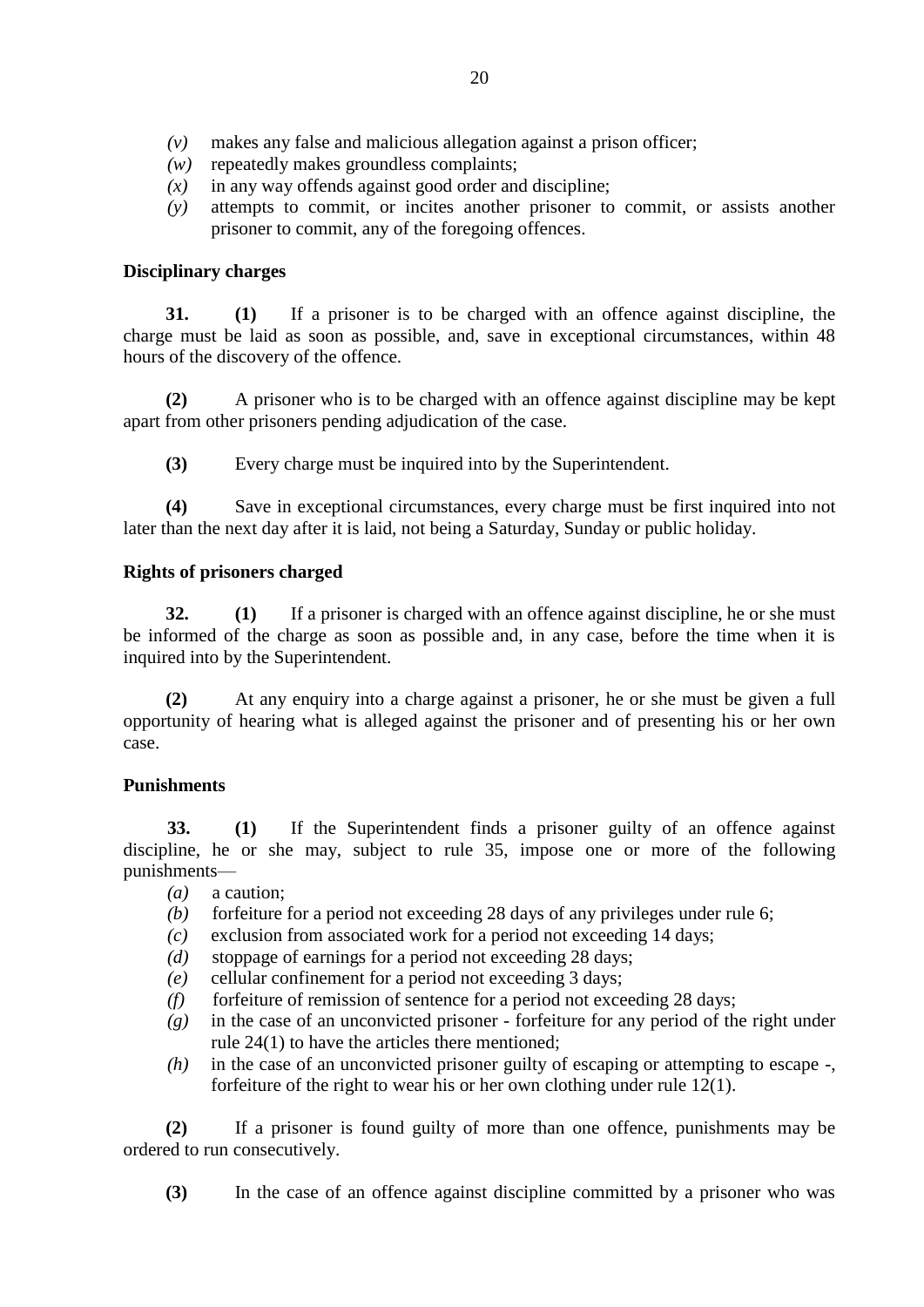under the age of 21 years when it was committed, sub-rule (1) has effect but—

- *(a)* the maximum period of forfeiture of privileges is 14 days; and
- *(b)* the maximum period of stoppage of earnings is 14 days.

## **Referrals to Visiting Committee**

**34. (1)** If on an enquiry held pursuant to rule 31(3) the Superintendent decides that, if the prisoner were found guilty, the punishments provided under rule 33 would, having regard to the nature and circumstances of the offence, be inadequate, the Superintendent may refer the charge to the Committee.

**(2)** If a charge is referred to the Committee, the Chair must summon a special meeting at which not more than 5 nor fewer than 2 members must be present.

**(3)** The Committee must inquire into the charge, and if it finds the prisoner guilty it may, subject to sub-rule (4), impose one or more of the following punishments—

- *(a)* a caution;
- *(b)* forfeiture or postponement for any period of any privileges under rule 6;
- *(c)* stoppage of earnings for a period not exceeding 56 days;
- *(d)* exclusion from associated work for a period not exceeding 56 days;
- *(e)* forfeiture of remission of sentence of a period not exceeding 120 days;
- *(f)* the punishments referred to in rule  $33(1)(g)$  and *(h)*.

**(4)** If a prisoner is found guilty of more than one offence, punishments may be ordered to run consecutively, but where forfeiture of remission is concerned the total period forfeited must not exceed 180 days.

**(5)** In the case of an offence against discipline committed by a prisoner who was under the age of 21 years when it was committed, sub-rule (3) has effect but—

- *(a)* the maximum period of forfeiture or postponement of privileges is 28 days;
- *(b)* the maximum period of exclusion from associated work and stoppage of earnings is 28 days;
- *(c)* the maximum period of forfeiture of remission of sentence is 90 days; and
- *(d)* the maximum period of forfeiture of remission arising from punishments ordered to run consecutively on charges arising from an incident is 135 days.

## **Particular punishments**

**35. (1)** A punishment of stoppage of earnings may, instead of forfeiting all of a prisoner's earnings for a specified period not exceeding 28 or 56 days, as the case may be, be expressed so as to forfeit a proportion (not being less than one half) of his or her earnings for a period not exceeding a correspondingly greater number of days.

**(2)** No punishment of cellular confinement may be imposed unless the medical officer has certified that the prisoner is in a fit state of health to be so dealt with.

**(3)** In the case of an offence against discipline committed by an unconvicted prisoner, a punishment of prospective or contingent forfeiture of remission may be made; but such punishment has effect only if a sentence of imprisonment is imposed upon conviction of the prisoner, in which case it has effect even if the sentence is stated to be reduced by the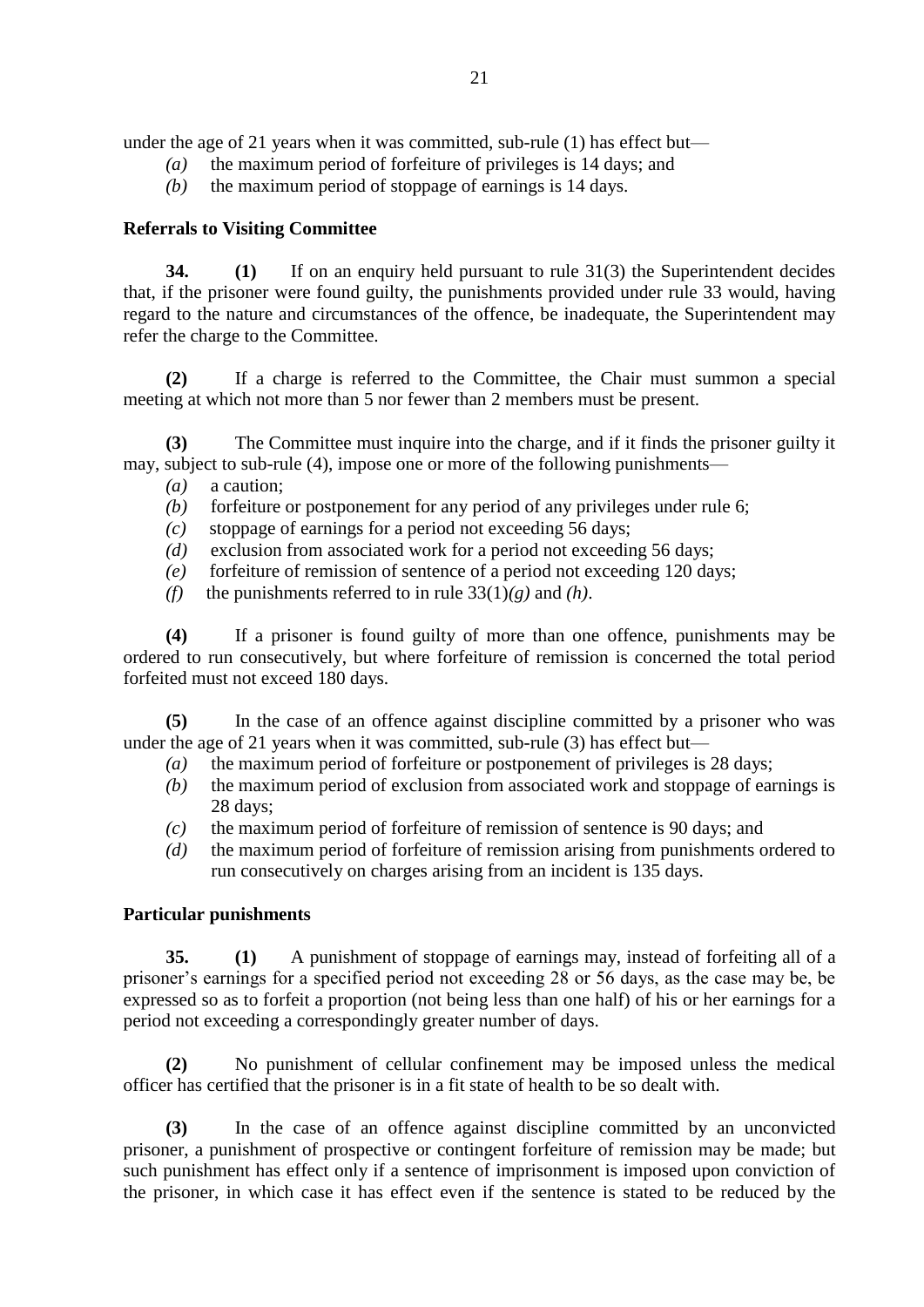period during which the prisoner was an unconvicted prisoner.

# **Suspension, remission and mitigation of punishments**

**36. (1)** Subject to any directions of the Governor, the power to impose a punishment (other than a caution) under this Part includes the power to suspend for up to 6 months the operation of the punishment unless, within the period of the suspension, the prisoner commits another offence against discipline.

**(2)** If a prisoner upon whom a suspended punishment is imposed commits another offence against discipline, the Superintendent or Committee, as the case may be, may—

- *(a)* direct that the suspended punishment take effect;
- *(b)* direct that it take effect subject to a specified reduction of its period or amount;
- *(c)* suspend the operation of the suspended punishment for a further period of up to 6 months; or
- *(d)* give no directions with respect to the suspended punishment.

**(3)** The Governor may quash any finding of guilt and may remit any punishment or mitigate it either by reducing it or by substituting another, which is, in the Governor's opinion, less severe.

**(4)** Subject to any directions of the Governor, the Committee may remit or mitigate any punishment imposed by the Superintendent.

# **PART IV FUNCTIONS AND CONDUCT OF PRISON OFFICERS**

## **General duties of prison officers**

**37. (1)** It is the duty of every prison officer to conform to these Rules, to assist and support the Superintendent in the observance of them, and to obey the lawful instructions of the Superintendent.

**(2)** A prison officer must inform the Superintendent promptly of any abuse or impropriety which comes to his or her knowledge.

## **Search of prison officers**

**38.** A prison officer must submit himself or herself to be searched in the prison if so required by the Superintendent.

## **Dealings with prisoners**

**39. (1)** A prison officer must not take part in any business or pecuniary transaction with or on behalf of a prisoner without leave of the Superintendent.

**(2)** A prison officer must not, without the knowledge of the Superintendent, communicate with any person whom the officer knows to be a relative or friend of a prisoner.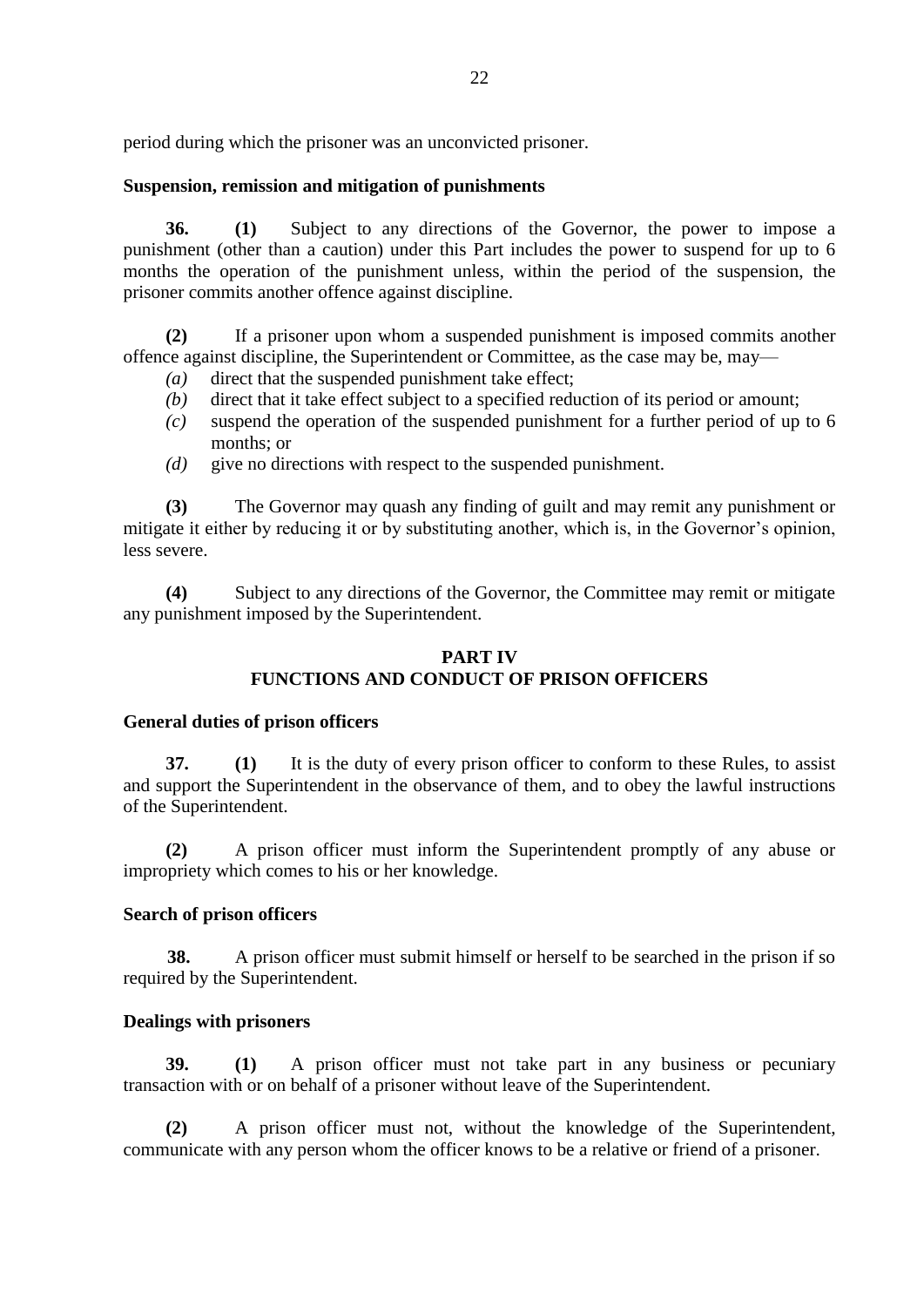#### **Communications to the press, etc.**

**40. (1)** A prison officer must not make, directly or indirectly, any unauthorised communication to a representative of the press or any other person concerning matters that have become known to the officer in the course of his or her duty.

**(2)** A prison officer must not, without authority, publish any matter or make any public pronouncement relating to the prison administration.

# **Code of discipline**

**41.** The Governor may approve a code of discipline that is to have effect in relation to the conduct of all prison officers.

## **PART V THE VISITING COMMITTEE**

## **Constitution and proceedings of Visiting Committee**

**42. (1)** For the purpose of exercising the functions conferred upon it by these Rules, there is to be a body to be known as the Visiting Committee, consisting of a Chair and not less than 2 nor more than 6 other members appointed by the Governor.

**(2)** A person appointed to be a member of the Committee holds office for such term, not exceeding 2 years, as is determined by the Governor at the time of appointment, but any member is eligible for reappointment and may at any time resign office by notice in writing to the Governor.

**(3)** At any meeting of the Committee any 3 members constitute a quorum.

**(4)** The Chair presides at meetings of the Committee but in the event of his or her absence from any meeting the members present must appoint any other member to preside at that meeting.

**(5)** No person interested in any contract for the supply of goods or services to a prison may be a member of the Committee.

**(6)** The Committee must meet at the prison once each month or, if it resolves for reasons specified in the resolution that less frequent meetings are sufficient, not less than 8 times over a period of 12 months.

**(7)** The proceedings of the Committee are not invalidated by any vacancy in the membership or any defect in the appointment of a member.

**(8)** Decisions of the Committee must be reached by a majority of the members present and voting, and in the case of an equality of votes the Chair or member presiding has have a casting vote.

**(9)** The Committee may otherwise regulate its procedure as it thinks fit.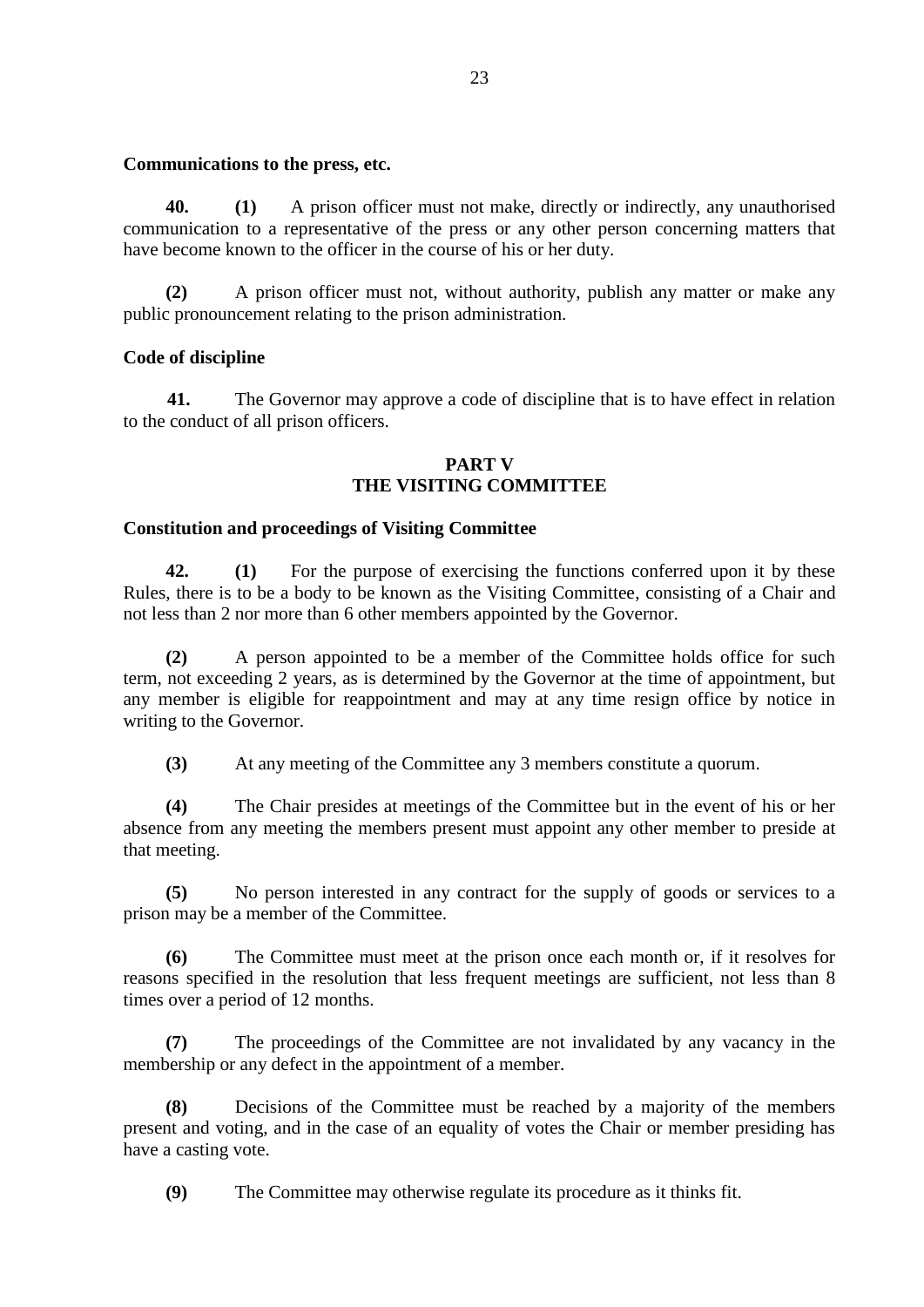#### **Duties of Committee**

**43. (1)** The Committee must satisfy itself as to the state of prisons and the treatment of prisoners. In particular it must—

- *(a)* hear any complaint or request that a prisoner wishes to make to it or any member;
- *(b)* arrange for the food of the prisoners to be inspected by a member of the Committee at frequent intervals;
- *(c)* inquire into any report made to it that a prisoner's health, mental or physical, is likely to be injuriously affected by any conditions of his or her imprisonment;
- *(d)* inquire into and report upon any matter into which the Governor asks it to inquire;
- *(e)* direct the attention of the Superintendent to any matter it considers calls for his or her attention, and report to the Governor on any matter which it considers expedient to report upon;
- *(f)* inform the Governor immediately of any abuse that comes to its knowledge.

**(2)** The Committee must, in a case of any abuse or neglect by a prison officer of his or her functions involving any prisoner, immediately report the matter to the Superintendent who may suspend the officer until an enquiry into the matter has been completed.

## **Visiting of prisons**

**44. (1)** The members of the Committee must arrange a rota whereby at least one member visits every prison at least once in every month.

**(2)** A member of the Committee may have access to the records of any prisoner.

## **Annual report**

**45.** The Committee must make an annual report to the Governor at the end of each year concerning the state of prisons and their administration, and including any recommendations it considers appropriate.

#### **PART VI SUPPLEMENTARY**

## **Control of access to and viewing of prisons**

**46. (1)** Any person entering or leaving a prison may be stopped, examined and searched.

**(2)** The Superintendent may direct the removal from a prison of any person who does not leave upon being required to do so.

**(3)** A person outside a prison must not be permitted to view it unless authorised by the Superintendent.

**(4)** A person viewing a prison must not be permitted to take a photograph or make a sketch of the prison, or to communicate with a prisoner, unless authorised by the Superintendent.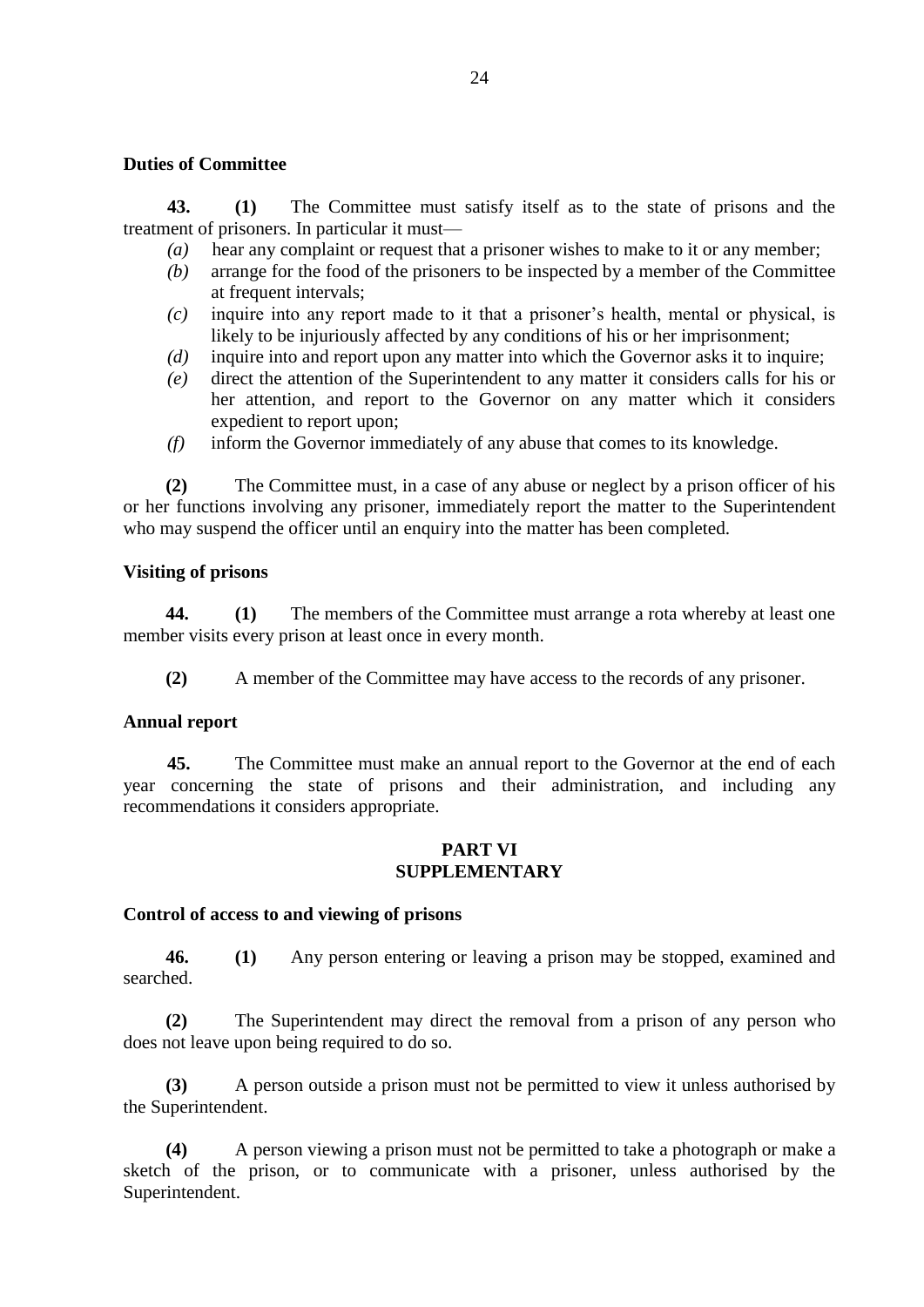#### **Delegation by Superintendent**

**47.** Where by these Rules powers and duties are conferred or imposed upon the Superintendent, he or she may, unless expressly prohibited from so doing, depute any subordinate officer to exercise the powers and perform the duties on his o her behalf, subject to any conditions, exceptions and qualifications the Superintendent prescribes.

## **PART VII RELEASE ON LICENCE**

#### **Early release on licence**

**48. (1)** The Governor, if recommended to do so by the Committee in consultation with the Superintendent, may order the release on licence of a person serving a sentence of imprisonment of 3 years or more after that person has served not less than one-third of the sentence.

**(2)** Any person released on licence under this rule must comply with any conditions from time to time specified in the licence.

**(3)** A licence granted to a prisoner under this rule may be made subject to any conditions that appear to the Governor to be desirable either generally or in any particular case, and any such conditions may be varied from time to time or cancelled. Before imposing, varying or cancelling any conditions, unless doing so upon the recommendation of the Committee, the Governor must consult the Committee.

#### **Revocation of licences**

- **49. (1)** The Governor –
- *(a)* on the recommendation of, or after consultation with the Committee, may revoke any licence granted to a prisoner and recall him or her to prison to continue to serve his or her sentence;
- *(b)* if the Committee so recommends, must revoke a licence in a case in which the person subject to the licence has failed to comply with any condition of it.

**(2)** The Governor, without consulting the Committee, may revoke any licence granted to a prisoner and recall him or her to prison to serve his or her sentence, in any case in which it appears to the Governor that it is expedient in the public interest so to do before such consultation is practical.

**(3)** A person recalled to prison under this rule may make representations in writing to the Governor with respect to the recall and must, on his or her return to prison, be informed in writing of the reasons for the recall and his or her right to make such representations.

**(4)** The Governor must refer to the Committee the case of a person recalled to prison under sub-rule (1) who makes representations under sub-rule (3), and must refer to the Committee the case of a person recalled to prison under sub-rule (2) whether or not that person makes representations with respect to the recall.